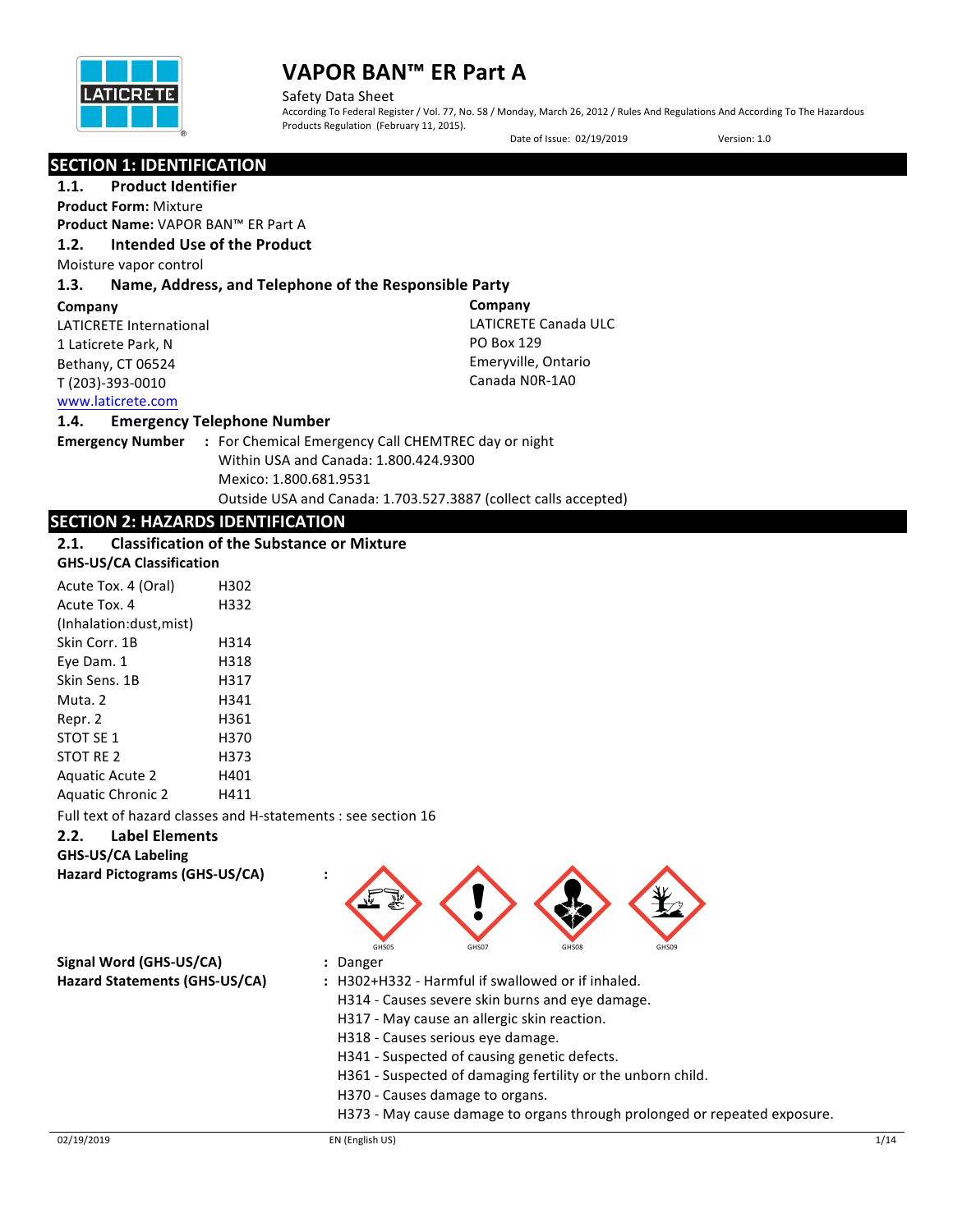Safety Data Sheet

| According To Federal Register / Vol. 77, No. 58 / Monday, March 26, 2012 / Rules And Regulations And According To The Hazardous Products Regulation (February 11, 2015). |
|--------------------------------------------------------------------------------------------------------------------------------------------------------------------------|
| H401 - Toxic to aquatic life.                                                                                                                                            |
| H411 - Toxic to aquatic life with long lasting effects.                                                                                                                  |
| Precautionary Statements (GHS-US/CA) : P201 - Obtain special instructions before use.                                                                                    |
| P202 - Do not handle until all safety precautions have been read and understood.                                                                                         |
| P260 - Do not breathe vapors, mist, or spray.                                                                                                                            |
| P264 - Wash hands, forearms, and other exposed areas thoroughly after handling.                                                                                          |
| P270 - Do not eat, drink or smoke when using this product.                                                                                                               |
| P271 - Use only outdoors or in a well-ventilated area.                                                                                                                   |
| P272 - Contaminated work clothing should not be allowed out of the workplace.                                                                                            |
| P273 - Avoid release to the environment.                                                                                                                                 |
| P280 - Wear protective gloves, protective clothing, and eye protection.                                                                                                  |
| P301+P312 - IF SWALLOWED: Call a POISON CENTER or doctor if you feel unwell.                                                                                             |
| P301+P330+P331 - IF SWALLOWED: Rinse mouth. Do NOT induce vomiting.                                                                                                      |
| P303+P361+P353 - IF ON SKIN (or hair): Take off immediately all contaminated clothing.                                                                                   |
| Rinse skin with water.                                                                                                                                                   |
| P304+P340 - IF INHALED: Remove person to fresh air and keep comfortable for                                                                                              |
| breathing.                                                                                                                                                               |
| P305+P351+P338 - IF IN EYES: Rinse cautiously with water for several minutes. Remove                                                                                     |
| contact lenses, if present and easy to do. Continue rinsing.                                                                                                             |
| P308+P311 - IF exposed or concerned: Call a POISON CENTER or doctor.                                                                                                     |
| P308+P313 - If exposed or concerned: Get medical advice/attention.                                                                                                       |
| P310 - Immediately call a POISON CENTER or doctor.                                                                                                                       |
| P314 - Get medical advice/attention if you feel unwell.                                                                                                                  |
| P321 - Specific treatment (see section 4 on this SDS).                                                                                                                   |
| P330 - Rinse mouth.                                                                                                                                                      |
| P333+P313 - If skin irritation or rash occurs: Get medical advice/attention.                                                                                             |
| P362+P364 - Take off contaminated clothing and wash it before reuse.                                                                                                     |
| P391 - Collect spillage.                                                                                                                                                 |
| P405 - Store locked up.                                                                                                                                                  |
| P501 - Dispose of contents/container in accordance with local, regional, national,                                                                                       |

territorial, provincial, and international regulations.

## **2.3. Other Hazards**

Exposure may aggravate pre-existing eye, skin, or respiratory conditions.

### 2.4. Unknown Acute Toxicity (GHS-US/CA)

No data available

## **SECTION 3: COMPOSITION/INFORMATION ON INGREDIENTS**

### **3.1. Substance**

Not applicable

#### **3.2. Mixture**

| <b>Name</b>                | <b>Product Identifier</b> | % *      | <b>GHS Ingredient Classification</b>       |
|----------------------------|---------------------------|----------|--------------------------------------------|
| Phenol, 4-nonyl-, branched | (CAS-No.) 84852-15-3      | $9 - 24$ | Acute Tox. 4 (Oral), H302                  |
|                            |                           |          | Acute Tox. 4 (Dermal), H312                |
|                            |                           |          | Skin Corr. 1B, H314                        |
|                            |                           |          | Eye Dam. 1, H318                           |
|                            |                           |          | Repr. 2, H361                              |
|                            |                           |          | Aquatic Acute 1, H400                      |
|                            |                           |          | Aquatic Chronic 1, H410                    |
| 1,3-Benzenedimethanamine   | (CAS-No.) 1477-55-0       | $9 - 22$ | Acute Tox. 4 (Oral), H302                  |
|                            |                           |          | Acute Tox. 4 (Dermal), H312                |
|                            |                           |          | Acute Tox. 4 (Inhalation:dust, mist), H332 |
|                            |                           |          | Skin Corr. 1B, H314                        |
|                            |                           |          | Skin Sens. 1B, H317                        |
|                            |                           |          | Aquatic Acute 3, H402                      |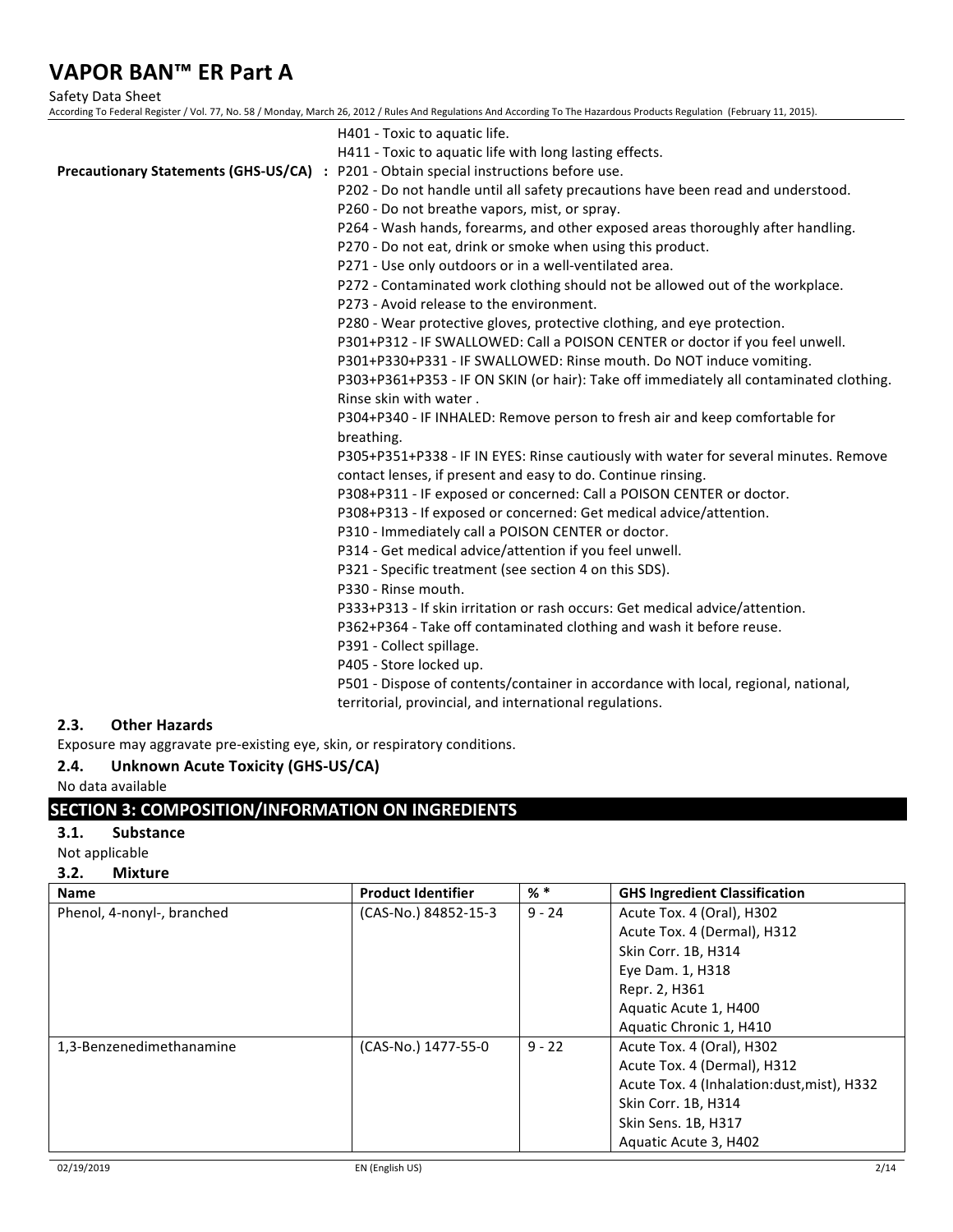Safety Data Sheet

According To Federal Register / Vol. 77, No. 58 / Monday, March 26, 2012 / Rules And Regulations And According To The Hazardous Products Regulation (February 11, 2015).

| 4-tert-Butylphenol                   | (CAS-No.) 98-54-4  | $4 - 12$   | Skin Irrit. 2, H315                        |
|--------------------------------------|--------------------|------------|--------------------------------------------|
|                                      |                    |            | Eye Dam. 1, H318                           |
|                                      |                    |            | Repr. 2, H361                              |
|                                      |                    |            | Aquatic Acute 2, H401                      |
|                                      |                    |            | Aquatic Chronic 2, H411                    |
| Benzyl alcohol                       | (CAS-No.) 100-51-6 | $5 - 10$   | Flam. Liq. 4, H227                         |
|                                      |                    |            | Acute Tox. 4 (Oral), H302                  |
|                                      |                    |            | Acute Tox. 4 (Inhalation:dust, mist), H332 |
|                                      |                    |            | Eye Irrit. 2A, H319                        |
|                                      |                    |            | Aquatic Acute 2, H401                      |
| Phenol                               | (CAS-No.) 108-95-2 | $3 - 6$    | Acute Tox. 4 (Oral), H302                  |
|                                      |                    |            | Acute Tox. 3 (Dermal), H311                |
|                                      |                    |            | Acute Tox. 3 (Inhalation:dust, mist), H331 |
|                                      |                    |            | Skin Corr. 1B, H314                        |
|                                      |                    |            | Eye Dam. 1, H318                           |
|                                      |                    |            | Muta. 2, H341                              |
|                                      |                    |            | <b>STOT SE 1, H370</b>                     |
|                                      |                    |            | <b>STOT RE 2, H373</b>                     |
|                                      |                    |            | Aquatic Acute 2, H401                      |
|                                      |                    |            | Aquatic Chronic 3, H412                    |
| 2,4,6-Tri(dimethylaminomethyl)phenol | (CAS-No.) 90-72-2  | $0.6 - 3$  | Acute Tox. 4 (Oral), H302                  |
|                                      |                    |            | Acute Tox. 4 (Dermal), H312                |
|                                      |                    |            | Skin Corr. 1C, H314                        |
|                                      |                    |            | Eye Dam. 1, H318                           |
|                                      |                    |            | Skin Sens. 1B, H317                        |
|                                      |                    |            | Aquatic Acute 3, H402                      |
| Methyl alcohol                       | (CAS-No.) 67-56-1  | ${}< 0.01$ | Flam. Liq. 2, H225                         |
|                                      |                    |            | Acute Tox. 3 (Oral), H301                  |
|                                      |                    |            | Acute Tox. 3 (Dermal), H311                |
|                                      |                    |            | Acute Tox. 3 (Inhalation: vapour), H331    |
|                                      |                    |            | <b>STOT SE 1, H370</b>                     |

Full text of H-phrases: see section 16

\*Percentages are listed in weight by weight percentage (w/w%) for liquid and solid ingredients. Gas ingredients are listed in volume by volume percentage  $(v/v\%)$ .

### **SECTION 4: FIRST AID MEASURES**

#### **4.1. Description of First-aid Measures**

General: Never give anything by mouth to an unconscious person. If you feel unwell, seek medical advice (show the label where possible).

**Inhalation:** Remove to fresh air and keep at rest in a position comfortable for breathing. Get medical advice/attention. Immediately call a poison center or doctor/physician.

Skin Contact: Immediately remove contaminated clothing. Immediately flush skin with plenty of water for at least 30 minutes. Get immediate medical advice/attention.

Eye Contact: Immediately rinse with water for at least 30 minutes. Remove contact lenses, if present and easy to do. Continue rinsing. Get immediate medical advice/attention.

**Ingestion:** Rinse mouth. Do NOT induce vomiting. Obtain emergency medical attention.

#### **4.2.** Most Important Symptoms and Effects Both Acute and Delayed

General: Harmful if swallowed. Harmful if inhaled. Causes severe skin burns and eye damage. Skin sensitization. Suspected of damaging fertility or the unborn child. Causes damage to organs. May cause damage to organs through prolonged or repeated exposure. Suspected of causing genetic defects.

Inhalation: Inhalation is likely to cause adverse health effects including but not limited to: irritation, difficulty breathing, and unconsciousness. May be corrosive to the respiratory tract. May cause pulmonary edema. Symptoms of respiratory complications (lung oedema) may occur several hours after.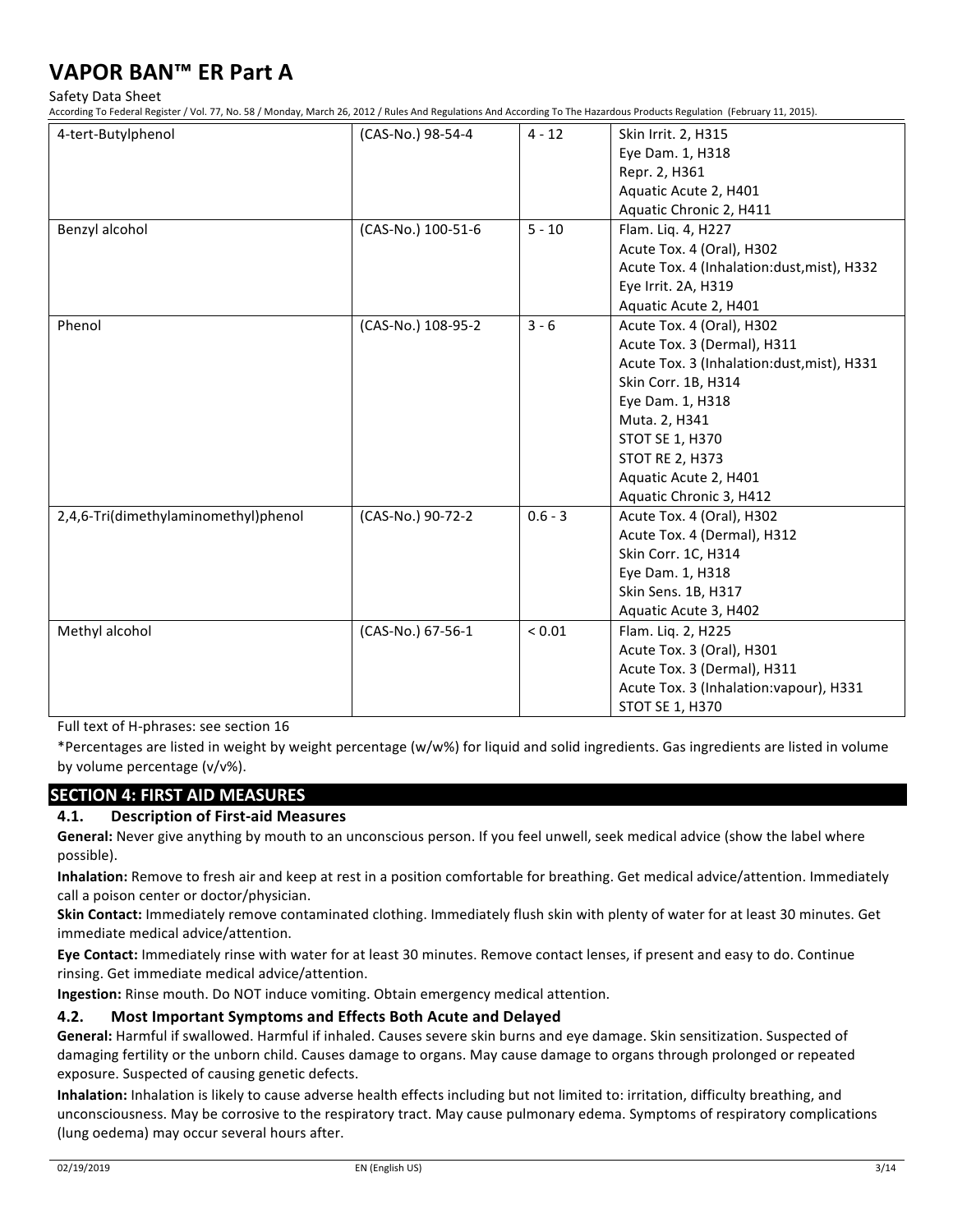#### Safety Data Sheet

According To Federal Register / Vol. 77, No. 58 / Monday, March 26, 2012 / Rules And Regulations And According To The Hazardous Products Regulation (February 11, 2015).

**Skin Contact:** May cause an allergic skin reaction. Causes severe irritation which will progress to chemical burns.

Eye Contact: Causes permanent damage to the cornea, iris, or conjunctiva.

**Ingestion:** This material is harmful orally and can cause adverse health effects or death in significant amounts. May cause burns or irritation of the linings of the mouth, throat, and gastrointestinal tract. This material contains methanol, which, when ingested, may cause acidosis and ocular toxicity ranging from diminished visual capacity to complete blindness, and possible death.

**Chronic Symptoms:** Suspected of damaging fertility or the unborn child. May cause damage to organs through prolonged or repeated exposure. Suspected of causing genetic defects.

#### **4.3. Indication of Any Immediate Medical Attention and Special Treatment Needed**

If exposed or concerned, get medical advice and attention. If medical advice is needed, have product container or label at hand.

### **SECTION 5: FIRE-FIGHTING MEASURES**

#### **5.1. Extinguishing Media**

**Suitable Extinguishing Media:** Water spray, fog, carbon dioxide (CO<sub>2</sub>), alcohol-resistant foam, or dry chemical. **Unsuitable Extinguishing Media:** Do not use a heavy water stream. Use of heavy stream of water may spread fire.

#### **5.2.** Special Hazards Arising From the Substance or Mixture

**Fire Hazard:** Not considered flammable but may burn at high temperatures.

**Explosion Hazard:** Product is not explosive.

**Reactivity:** May react exothermically with water releasing heat. Adding an acid to a base or base to an acid may cause a violent reaction. 

#### **5.3. Advice for Firefighters**

**Precautionary Measures Fire:** Exercise caution when fighting any chemical fire.

**Firefighting Instructions:** Use water spray or fog for cooling exposed containers.

Protection During Firefighting: Do not enter fire area without proper protective equipment, including respiratory protection.

Hazardous Combustion Products: Nitrogen oxides. Ammonia. Carbon oxides (CO, CO<sub>2</sub>). Corrosive vapors. Toxic vapors. Aldehydes. **Other Information:** Do not allow run-off from fire fighting to enter drains or water courses.

#### **Reference to Other Sections**

Refer to Section 9 for flammability properties.

#### **SECTION 6: ACCIDENTAL RELEASE MEASURES**

#### **6.1. Personal Precautions, Protective Equipment and Emergency Procedures**

**General Measures:** Do not get in eyes, on skin, or on clothing. Do not breathe vapor, mist or spray.

**6.1.1.** For Non-Emergency Personnel

**Protective Equipment:** Use appropriate personal protective equipment (PPE).

**Emergency Procedures:** Evacuate unnecessary personnel.

#### **6.1.2.** For Emergency Personnel

**Protective Equipment:** Equip cleanup crew with proper protection.

Emergency Procedures: Upon arrival at the scene, a first responder is expected to recognize the presence of dangerous goods, protect oneself and the public, secure the area, and call for the assistance of trained personnel as soon as conditions permit. Ventilate area.

#### **6.2. Environmental Precautions**

Prevent entry to sewers and public waters. Avoid release to the environment. Collect spillage.

#### **6.3.** Methods and Materials for Containment and Cleaning Up

For Containment: Contain any spills with dikes or absorbents to prevent migration and entry into sewers or streams. As an immediate precautionary measure, isolate spill or leak area in all directions. Ventilate area.

**Methods for Cleaning Up:** Clean up spills immediately and dispose of waste safely. Transfer spilled material to a suitable container for disposal. Contact competent authorities after a spill. Cautiously neutralize spilled liquid.

#### **6.4. Reference to Other Sections**

See Section 8 for exposure controls and personal protection and Section 13 for disposal considerations.

#### **SECTION 7: HANDLING AND STORAGE**

### **7.1.** Precautions for Safe Handling

Additional Hazards When Processed: May release corrosive vapors.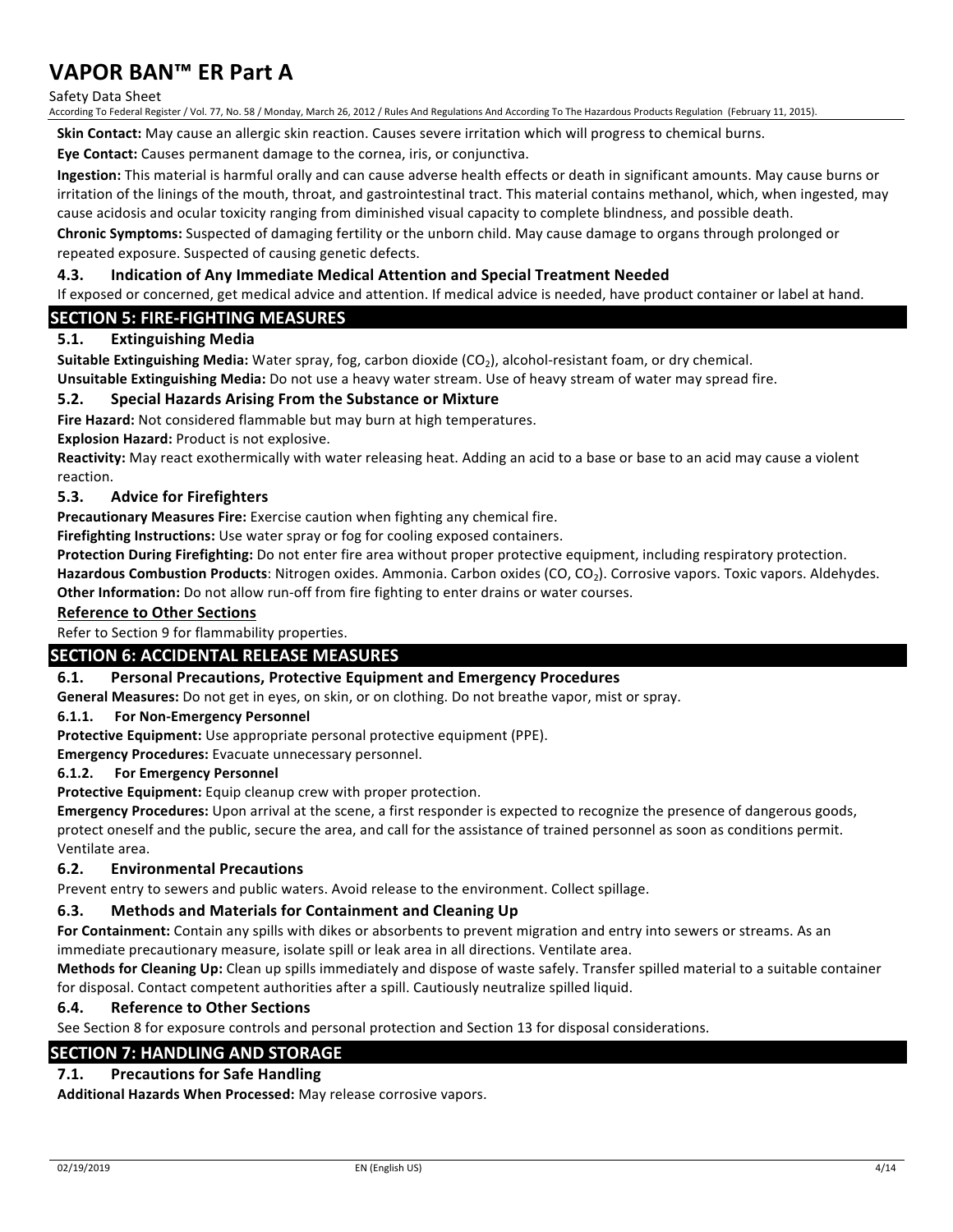#### Safety Data Sheet

According To Federal Register / Vol. 77, No. 58 / Monday, March 26, 2012 / Rules And Regulations And According To The Hazardous Products Regulation (February 11, 2015).

**Precautions for Safe Handling:** Do not breathe vapors, mist, or spray. Do not get in eyes, on skin, or on clothing. Do not handle until all safety precautions have been read and understood. Wash hands and other exposed areas with mild soap and water before eating, drinking or smoking and when leaving work. Handle empty containers with care because they may still present a hazard. Use only outdoors or in a well-ventilated area. Obtain special instructions before use.

Hygiene Measures: Handle in accordance with good industrial hygiene and safety procedures.

#### **7.2.** Conditions for Safe Storage, Including Any Incompatibilities

**Technical Measures:** Comply with applicable regulations.

Storage Conditions: Keep container closed when not in use. Store in a dry, cool place. Store locked up/in a secure area. Keep/Store away from direct sunlight, extremely high or low temperatures and incompatible materials. Store in original container or corrosive resistant and/or lined container.

**Incompatible Materials:** Strong acids, strong bases, strong oxidizers. Reactive metals. Organic acids. Mineral acids.

#### **7.3. Specific End Use(s)**

Moisture vapor control

## **SECTION 8: EXPOSURE CONTROLS/PERSONAL PROTECTION**

#### **8.1. Control Parameters**

For substances listed in section 3 that are not listed here, there are no established Exposure limits from the manufacturer, supplier, importer, or the appropriate advisory agency including: ACGIH (TLV), AIHA (WEEL), NIOSH (REL), OSHA (PEL), or Canadian provincial governments.

| 1,3-Benzenedimethanamine (1477-55-0) |                                          |                                                               |
|--------------------------------------|------------------------------------------|---------------------------------------------------------------|
| <b>USA ACGIH</b>                     | ACGIH Ceiling (mg/m <sup>3</sup> )       | $0.1 \,\mathrm{mg/m^3}$                                       |
| <b>USA ACGIH</b>                     | <b>ACGIH chemical category</b>           | Skin - potential significant contribution to overall exposure |
|                                      |                                          | by the cutaneous route                                        |
| <b>USA NIOSH</b>                     | NIOSH REL (ceiling) (mg/m <sup>3</sup> ) | $0.1 \,\mathrm{mg/m^3}$                                       |
| Alberta                              | OEL Ceiling (mg/m <sup>3</sup> )         | $0.1 \,\mathrm{mg/m^3}$                                       |
| <b>British Columbia</b>              | OEL Ceiling (mg/m <sup>3</sup> )         | $0.1 \,\mathrm{mg/m^3}$                                       |
| <b>Manitoba</b>                      | OEL Ceiling (mg/m <sup>3</sup> )         | $0.1 \text{ mg/m}^3$                                          |
| <b>New Brunswick</b>                 | OEL Ceiling (mg/m <sup>3</sup> )         | $0.1 \text{ mg/m}^3$                                          |
| <b>Newfoundland &amp; Labrador</b>   | OEL Ceiling (mg/m <sup>3</sup> )         | $0.1 \text{ mg/m}^3$                                          |
| Nova Scotia                          | OEL Ceiling (mg/m <sup>3</sup> )         | $0.1 \text{ mg/m}^3$                                          |
| <b>Nunavut</b>                       | OEL Ceiling (mg/m <sup>3</sup> )         | $0.1$ mg/m <sup>3</sup>                                       |
| <b>Northwest Territories</b>         | OEL Ceiling (mg/m <sup>3</sup> )         | $0.1 \text{ mg/m}^3$                                          |
| <b>Ontario</b>                       | OEL Ceiling (mg/m <sup>3</sup> )         | $0.1 \text{ mg/m}^3$                                          |
| <b>Prince Edward Island</b>          | OEL Ceiling (mg/m <sup>3</sup> )         | $0.1 \,\mathrm{mg/m^3}$                                       |
| Québec                               | PLAFOND (mg/m <sup>3</sup> )             | $0.1 \text{ mg/m}^3$                                          |
| Saskatchewan                         | OEL Ceiling (mg/m <sup>3</sup> )         | $0.1 \text{ mg/m}^3$                                          |
| Yukon                                | OEL Ceiling (mg/m <sup>3</sup> )         | $0.1 \,\mathrm{mg/m^3}$                                       |
| Benzyl alcohol (100-51-6)            |                                          |                                                               |
| <b>USA AIHA</b>                      | WEEL TWA (ppm)                           | 10 ppm                                                        |
| Phenol (108-95-2)                    |                                          |                                                               |
| <b>USA ACGIH</b>                     | <b>ACGIH TWA (ppm)</b>                   | 5 ppm                                                         |
| <b>USA ACGIH</b>                     | <b>ACGIH chemical category</b>           | Skin - potential significant contribution to overall exposure |
|                                      |                                          | by the cutaneous route, Not Classifiable as a Human           |
|                                      |                                          | Carcinogen                                                    |
| <b>USA ACGIH</b>                     | <b>Biological Exposure Indices (BEI)</b> | 250 mg/g Kreatinin Parameter: Phenol with hydrolysis -        |
|                                      |                                          | Medium: urine - Sampling time: end of shift (background,      |
|                                      |                                          | nonspecific)                                                  |
| <b>USA OSHA</b>                      | OSHA PEL (TWA) (mg/m <sup>3</sup> )      | 19 mg/m $3$                                                   |
| <b>USA OSHA</b>                      | OSHA PEL (TWA) (ppm)                     | 5 ppm                                                         |
| <b>USA OSHA</b>                      | Limit value category (OSHA)              | prevent or reduce skin absorption                             |
| <b>USA NIOSH</b>                     | NIOSH REL (TWA) (mg/m <sup>3</sup> )     | 19 mg/m $3$                                                   |
| <b>USA NIOSH</b>                     | NIOSH REL (TWA) (ppm)                    | 5 ppm                                                         |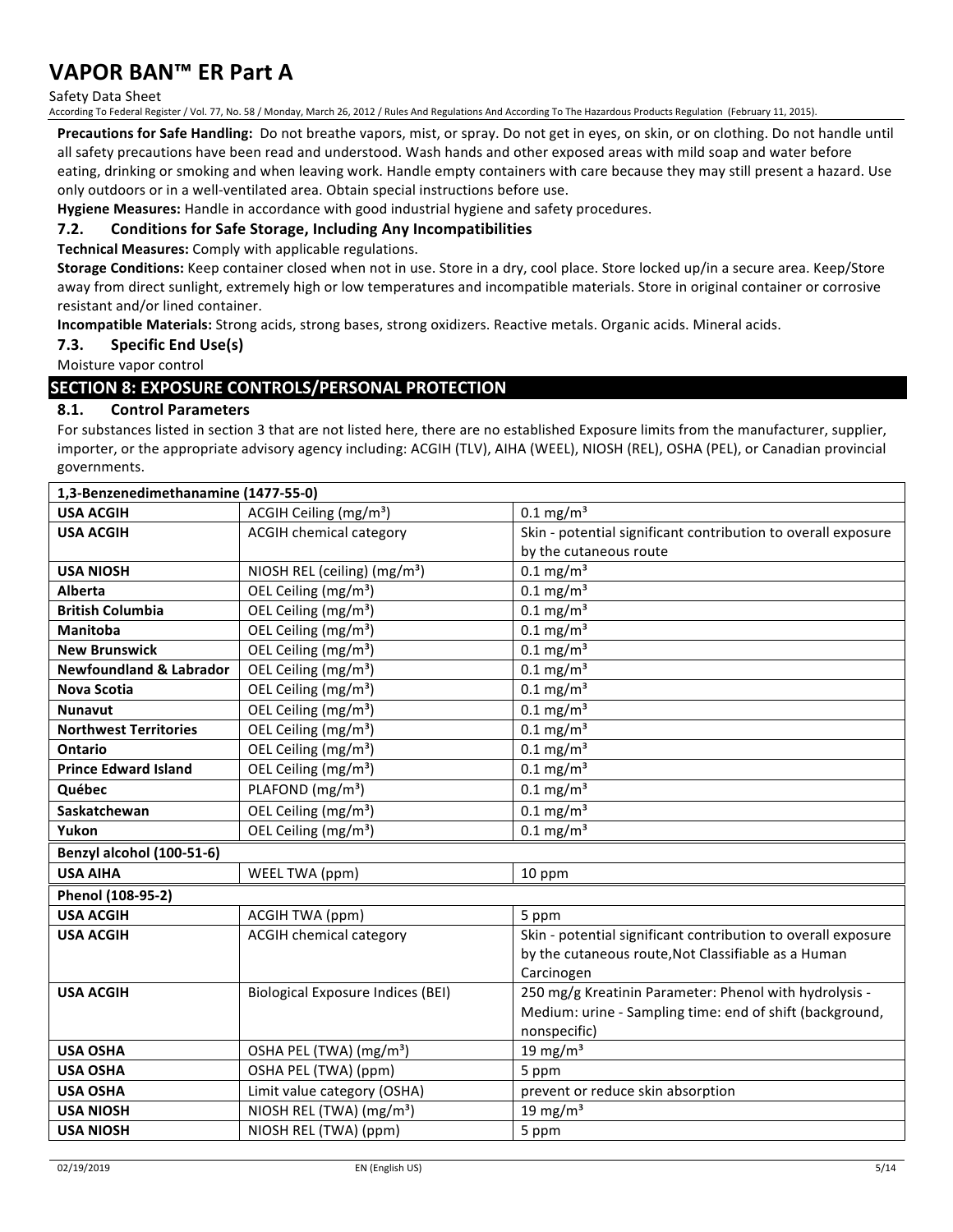#### Safety Data Sheet

According To Federal Register / Vol. 77, No. 58 / Monday, March 26, 2012 / Rules And Regulations And According To The Hazardous Products Regulation (February 11, 2015).

| <b>USA NIOSH</b>                   | NIOSH REL (ceiling) ( $mg/m3$ )          | $60 \text{ mg/m}^3$                                           |
|------------------------------------|------------------------------------------|---------------------------------------------------------------|
| <b>USA NIOSH</b>                   | NIOSH REL (ceiling) (ppm)                | 15.6 ppm                                                      |
| <b>USA IDLH</b>                    | US IDLH (ppm)                            | 250 ppm                                                       |
| <b>Alberta</b>                     | OEL TWA (mg/m <sup>3</sup> )             | 19 mg/m $3$                                                   |
| Alberta                            | OEL TWA (ppm)                            | 5 ppm                                                         |
| <b>British Columbia</b>            | OEL TWA (ppm)                            | 5 ppm                                                         |
| Manitoba                           | OEL TWA (ppm)                            | 5 ppm                                                         |
| <b>New Brunswick</b>               | OEL TWA (mg/m <sup>3</sup> )             | 19 mg/m $3$                                                   |
| <b>New Brunswick</b>               | OEL TWA (ppm)                            | 5 ppm                                                         |
| <b>Newfoundland &amp; Labrador</b> | OEL TWA (ppm)                            | 5 ppm                                                         |
| <b>Nova Scotia</b>                 | OEL TWA (ppm)                            | 5 ppm                                                         |
| <b>Nunavut</b>                     | OEL STEL (ppm)                           | 7.5 ppm                                                       |
| <b>Nunavut</b>                     | OEL TWA (ppm)                            | 5 ppm                                                         |
| <b>Northwest Territories</b>       | OEL STEL (ppm)                           | 7.5 ppm                                                       |
| <b>Northwest Territories</b>       | OEL TWA (ppm)                            | 5 ppm                                                         |
| Ontario                            | OEL TWA (ppm)                            | 5 ppm                                                         |
| <b>Prince Edward Island</b>        | OEL TWA (ppm)                            | 5 ppm                                                         |
| Québec                             | VEMP (mg/m <sup>3</sup> )                | 19 mg/m $3$                                                   |
| Québec                             | VEMP (ppm)                               | 5 ppm                                                         |
| Saskatchewan                       | OEL STEL (ppm)                           | 7.5 ppm                                                       |
| Saskatchewan                       | OEL TWA (ppm)                            | 5 ppm                                                         |
| Yukon                              | OEL STEL (mg/m <sup>3</sup> )            | 38 mg/ $m3$                                                   |
| Yukon                              | OEL STEL (ppm)                           | 10 ppm                                                        |
| Yukon                              | OEL TWA (mg/m <sup>3</sup> )             | 19 mg/m $3$                                                   |
| Yukon                              | OEL TWA (ppm)                            | 5 ppm                                                         |
| Methyl alcohol (67-56-1)           |                                          |                                                               |
| <b>USA ACGIH</b>                   | <b>ACGIH TWA (ppm)</b>                   | 200 ppm                                                       |
| <b>USA ACGIH</b>                   | ACGIH STEL (ppm)                         | 250 ppm                                                       |
| <b>USA ACGIH</b>                   | <b>ACGIH chemical category</b>           | Skin - potential significant contribution to overall exposure |
|                                    |                                          | by the cutaneous route                                        |
| <b>USA ACGIH</b>                   | <b>Biological Exposure Indices (BEI)</b> | 15 mg/l Parameter: Methanol - Medium: urine - Sampling        |
|                                    |                                          | time: end of shift (background, nonspecific)                  |
| <b>USA OSHA</b>                    | OSHA PEL (TWA) (mg/m <sup>3</sup> )      | 260 $mg/m3$                                                   |
| <b>USA OSHA</b>                    | OSHA PEL (TWA) (ppm)                     | 200 ppm                                                       |
| <b>USA NIOSH</b>                   | NIOSH REL (TWA) (mg/m <sup>3</sup> )     | $260$ mg/m <sup>3</sup>                                       |
| <b>USA NIOSH</b>                   | NIOSH REL (TWA) (ppm)                    | 200 ppm                                                       |
| <b>USA NIOSH</b>                   | NIOSH REL (STEL) (mg/m <sup>3</sup> )    | $\frac{1}{325}$ mg/m <sup>3</sup>                             |
| <b>USA NIOSH</b>                   | NIOSH REL (STEL) (ppm)                   | 250 ppm                                                       |
| <b>USA IDLH</b>                    | US IDLH (ppm)                            | 6000 ppm                                                      |
| Alberta                            | OEL STEL (mg/m <sup>3</sup> )            | 328 mg/m <sup>3</sup>                                         |
| Alberta                            | OEL STEL (ppm)                           | 250 ppm                                                       |
| Alberta                            | OEL TWA (mg/m <sup>3</sup> )             | 262 $mg/m3$                                                   |
| Alberta                            | OEL TWA (ppm)                            | 200 ppm                                                       |
| <b>British Columbia</b>            | OEL STEL (ppm)                           | 250 ppm                                                       |
| <b>British Columbia</b>            | OEL TWA (ppm)                            | 200 ppm                                                       |
| Manitoba                           | OEL STEL (ppm)                           | 250 ppm                                                       |
| Manitoba                           | OEL TWA (ppm)                            | 200 ppm                                                       |
| <b>New Brunswick</b>               | OEL STEL (mg/m <sup>3</sup> )            | 328 mg/m $3$                                                  |
| <b>New Brunswick</b>               | OEL STEL (ppm)                           | 250 ppm                                                       |
| <b>New Brunswick</b>               | OEL TWA (mg/m <sup>3</sup> )             | 262 $mg/m3$                                                   |
| <b>New Brunswick</b>               | OEL TWA (ppm)                            | 200 ppm                                                       |
| <b>Newfoundland &amp; Labrador</b> | OEL STEL (ppm)                           | 250 ppm                                                       |
| 02/19/2019                         | EN (English US)                          | 6/14                                                          |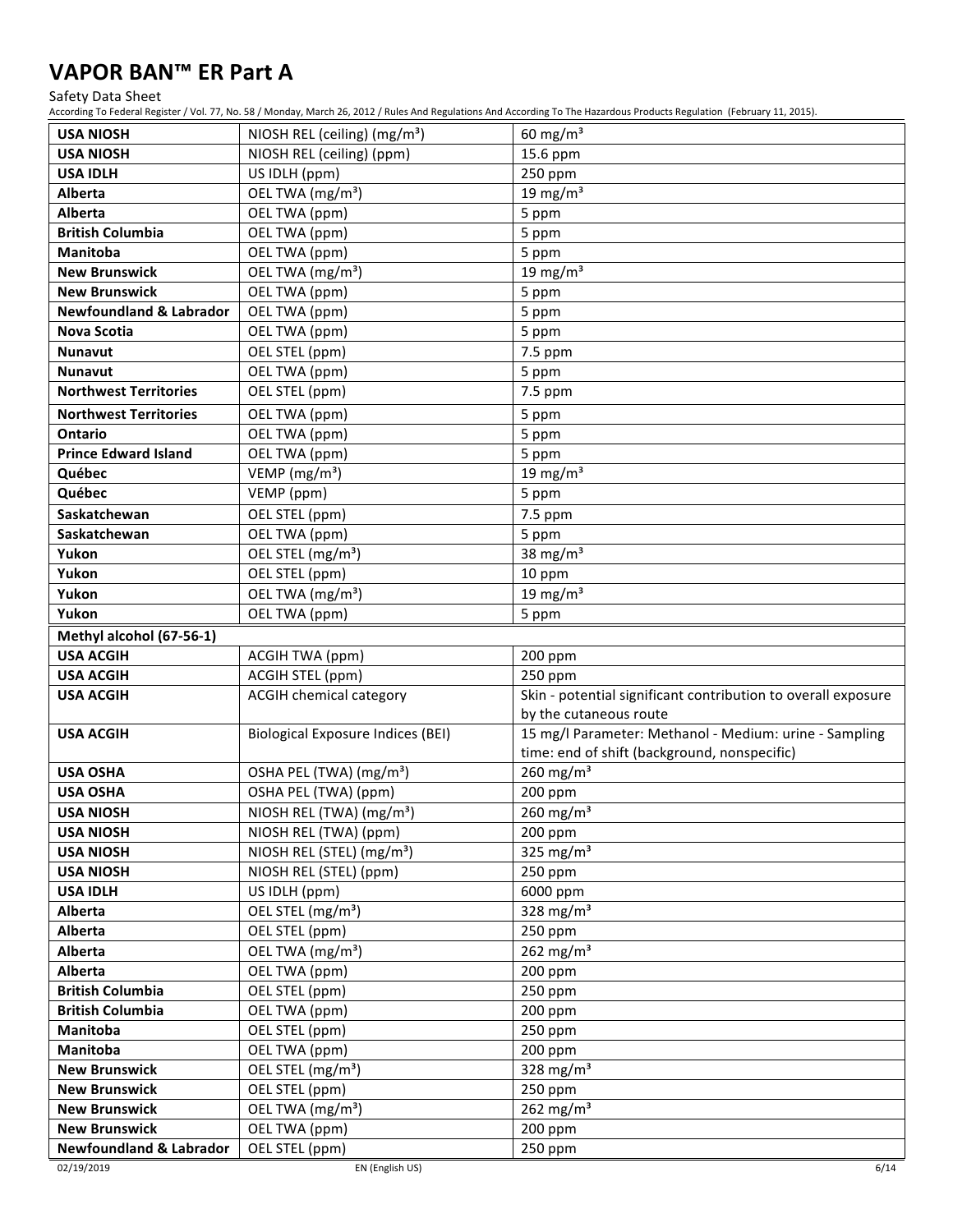#### Safety Data Sheet

According To Federal Register / Vol. 77, No. 58 / Monday, March 26, 2012 / Rules And Regulations And According To The Hazardous Products Regulation (February 11, 2015).

| <b>Newfoundland &amp; Labrador</b> | OEL TWA (ppm)                 | 200 ppm               |
|------------------------------------|-------------------------------|-----------------------|
| Nova Scotia                        | OEL STEL (ppm)                | 250 ppm               |
| Nova Scotia                        | OEL TWA (ppm)                 | 200 ppm               |
| <b>Nunavut</b>                     | OEL STEL (ppm)                | 250 ppm               |
| <b>Nunavut</b>                     | OEL TWA (ppm)                 | 200 ppm               |
| <b>Northwest Territories</b>       | OEL STEL (ppm)                | 250 ppm               |
| <b>Northwest Territories</b>       | OEL TWA (ppm)                 | 200 ppm               |
| <b>Ontario</b>                     | OEL STEL (ppm)                | 250 ppm               |
| <b>Ontario</b>                     | OEL TWA (ppm)                 | 200 ppm               |
| <b>Prince Edward Island</b>        | OEL STEL (ppm)                | 250 ppm               |
| <b>Prince Edward Island</b>        | OEL TWA (ppm)                 | 200 ppm               |
| Québec                             | VECD ( $mg/m3$ )              | 328 mg/m <sup>3</sup> |
| Québec                             | VECD (ppm)                    | 250 ppm               |
| Québec                             | VEMP ( $mg/m3$ )              | 262 mg/m <sup>3</sup> |
| Québec                             | VEMP (ppm)                    | 200 ppm               |
| Saskatchewan                       | OEL STEL (ppm)                | $250$ ppm             |
| Saskatchewan                       | OEL TWA (ppm)                 | 200 ppm               |
| Yukon                              | OEL STEL (mg/m <sup>3</sup> ) | 310 mg/m <sup>3</sup> |
| Yukon                              | OEL STEL (ppm)                | 250 ppm               |
| Yukon                              | OEL TWA (mg/m <sup>3</sup> )  | 260 mg/m <sup>3</sup> |
| Yukon                              | OEL TWA (ppm)                 | 200 ppm               |

#### **8.2. Exposure Controls**

Appropriate Engineering Controls: Emergency eye wash fountains and safety showers should be available in the immediate vicinity of any potential exposure. Ensure adequate ventilation, especially in confined areas. Ensure all national/local regulations are observed. Gas detectors should be used when toxic gases may be released.

Personal Protective Equipment: Gloves. Protective clothing. Protective goggles. Insufficient ventilation: wear respiratory protection. Face shield.



Materials for Protective Clothing: Chemically resistant materials and fabrics. Corrosion-proof clothing.

**Hand Protection:** Wear protective gloves.

**Eye and Face Protection:** Chemical safety goggles and face shield.

**Skin and Body Protection:** Wear suitable protective clothing.

Respiratory Protection: If exposure limits are exceeded or irritation is experienced, approved respiratory protection should be worn. In case of inadequate ventilation, oxygen deficient atmosphere, or where exposure levels are not known wear approved respiratory protection.

**Other Information:** When using, do not eat, drink or smoke.

### **SECTION 9: PHYSICAL AND CHEMICAL PROPERTIES**

## **9.1.** Information on Basic Physical and Chemical Properties

| <b>Physical State</b>   | $\ddot{\phantom{a}}$ | Liguid        |
|-------------------------|----------------------|---------------|
| Appearance              | $\ddot{\phantom{a}}$ | Yellow        |
| Odor                    | $\ddot{\phantom{a}}$ | Not available |
| <b>Odor Threshold</b>   | ÷                    | Not available |
| рH                      | ÷                    | Not available |
| <b>Evaporation Rate</b> | $\ddot{\phantom{a}}$ | Not available |
| <b>Melting Point</b>    | $\ddot{\phantom{a}}$ | Not available |
| <b>Freezing Point</b>   | :                    | Not available |
| <b>Boiling Point</b>    | ÷                    | Not available |
| <b>Flash Point</b>      | $\ddot{\phantom{a}}$ | Not available |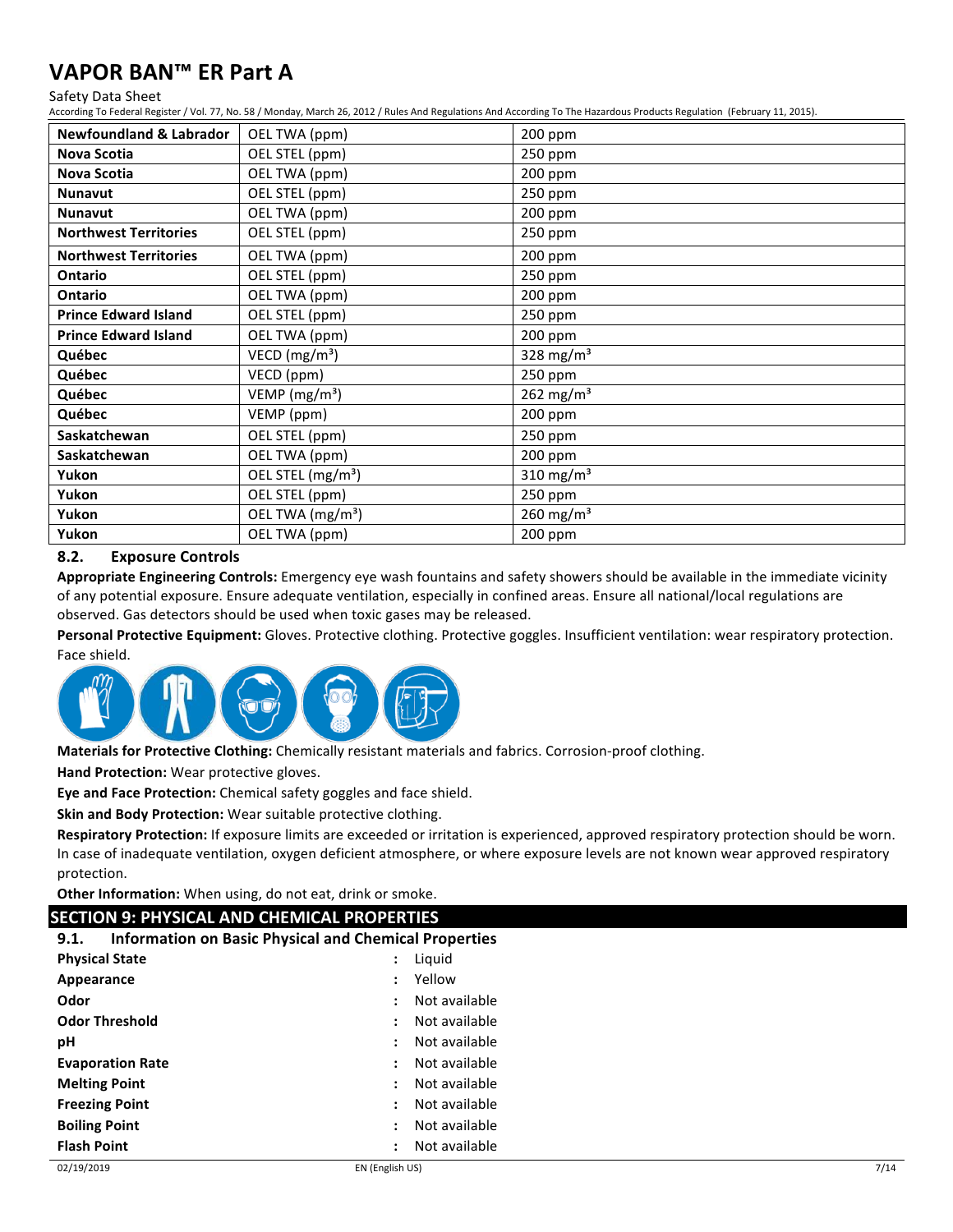Safety Data Sheet

According To Federal Register / Vol. 77, No. 58 / Monday, March 26, 2012 / Rules And Regulations And According To The Hazardous Products Regulation (February 11, 2015).

| <b>Auto-ignition Temperature</b>              |                      | Not available  |
|-----------------------------------------------|----------------------|----------------|
| <b>Decomposition Temperature</b>              | $\ddot{\cdot}$       | Not available  |
| Flammability (solid, gas)                     | $\ddot{\phantom{a}}$ | Not applicable |
| Lower Flammable Limit                         | $\ddot{\cdot}$       | Not available  |
| Upper Flammable Limit                         |                      | Not available  |
| <b>Vapor Pressure</b>                         |                      | Not available  |
| <b>Relative Vapor Density at 20°C</b>         | $\ddot{\phantom{0}}$ | Not available  |
| <b>Relative Density</b>                       |                      | Not available  |
| <b>Specific Gravity</b>                       | ٠                    | Not available  |
| Solubility                                    | $\ddot{\phantom{0}}$ | Not available  |
| <b>Partition Coefficient: N-Octanol/Water</b> |                      | Not available  |
| Viscosity                                     |                      | Not available  |

### **SECTION 10: STABILITY AND REACTIVITY**

**10.1.** Reactivity: May react exothermically with water releasing heat. Adding an acid to a base or base to an acid may cause a violent reaction.

**10.2.** Chemical Stability: Stable under recommended handling and storage conditions (see section 7).

**10.3.** Possibility of Hazardous Reactions: Hazardous polymerization will not occur.

**10.4.** Conditions to Avoid: Direct sunlight, extremely high or low temperatures, and incompatible materials.

10.5. **Incompatible Materials:** Strong acids, strong bases, strong oxidizers. Reactive metals. Organic acids. Mineral acids.

**10.6.** Hazardous Decomposition Products: Thermal decomposition generates: Corrosive vapors. Nitric acid. Nitrogen oxides. Carbon oxides  $(CO, CO<sub>2</sub>)$ . Aldehydes. Nitrosamine.

#### **SECTION 11: TOXICOLOGICAL INFORMATION**

#### **11.1.** Information on Toxicological Effects - Product

Acute Toxicity (Oral): Oral: Harmful if swallowed.

**Acute Toxicity (Dermal):** Not classified

Acute Toxicity (Inhalation): Inhalation:dust,mist: Harmful if inhaled.

**LD50 and LC50 Data:**

| VAPOR BAN™ ER Part A   |                            |
|------------------------|----------------------------|
| ATE US/CA (oral)       | 1,450.99 mg/kg body weight |
| ATE US/CA (dust, mist) | 2.89 mg/l/4h               |

**Skin Corrosion/Irritation:** Causes severe skin burns and eye damage.

**pH:** Not available

**Eye Damage/Irritation:** Causes serious eye damage.

**pH:** Not available

**Respiratory or Skin Sensitization:** May cause an allergic skin reaction.

**Germ Cell Mutagenicity:** Suspected of causing genetic defects.

**Carcinogenicity: Not classified** 

**Specific Target Organ Toxicity (Repeated Exposure):** May cause damage to organs through prolonged or repeated exposure. **Reproductive Toxicity:** Suspected of damaging fertility or the unborn child.

**Specific Target Organ Toxicity (Single Exposure):** Causes damage to organs.

**Aspiration Hazard: Not classified** 

Symptoms/Injuries After Inhalation: Inhalation is likely to cause adverse health effects including but not limited to: irritation,

difficulty breathing, and unconsciousness. May be corrosive to the respiratory tract. May cause pulmonary edema. Symptoms of respiratory complications (lung oedema) may occur several hours after.

Symptoms/Injuries After Skin Contact: May cause an allergic skin reaction. Causes severe irritation which will progress to chemical burns.

**Symptoms/Injuries After Eye Contact:** Causes permanent damage to the cornea, iris, or conjunctiva.

**Symptoms/Injuries After Ingestion:** This material is harmful orally and can cause adverse health effects or death in significant amounts. May cause burns or irritation of the linings of the mouth, throat, and gastrointestinal tract. This material contains methanol,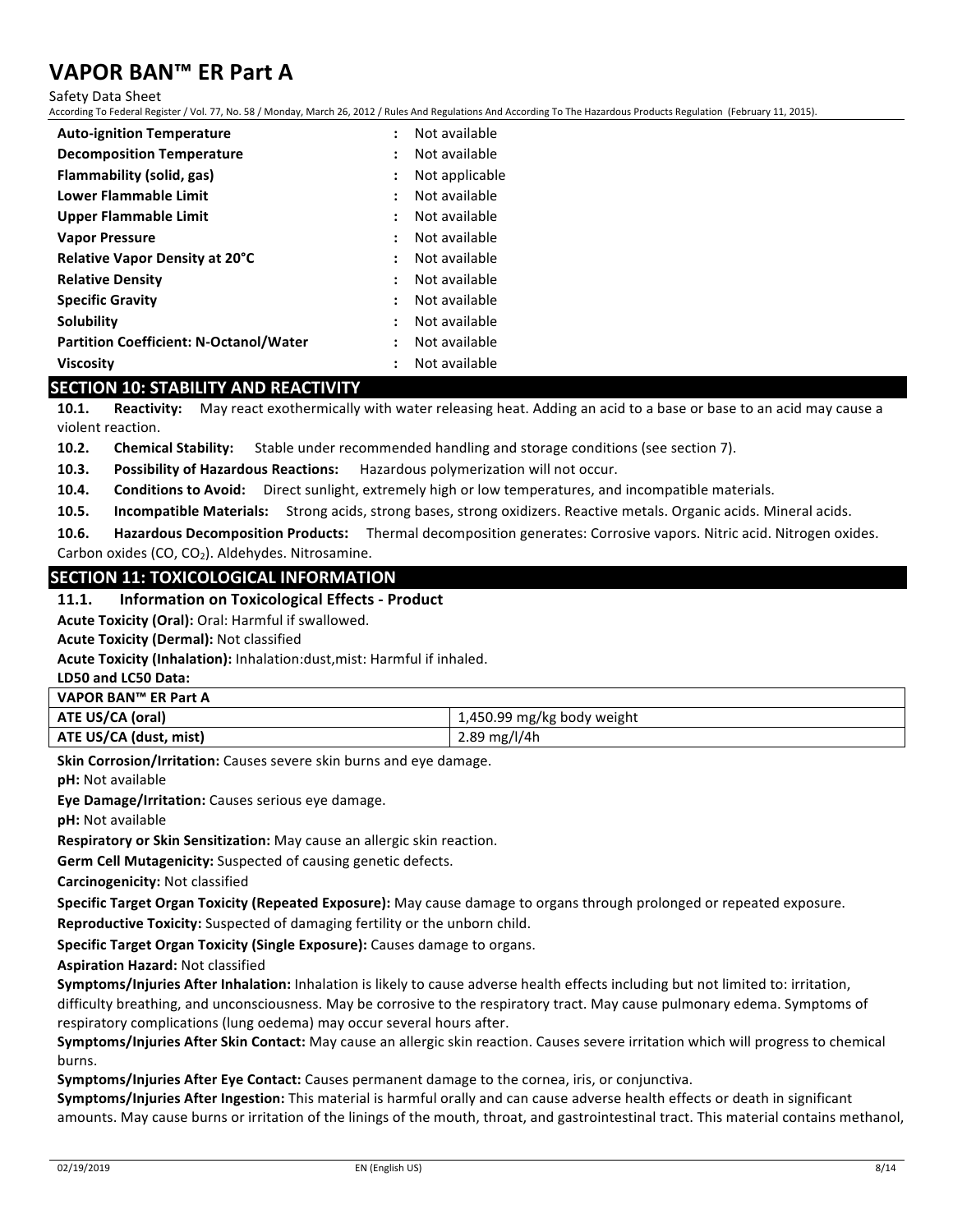Safety Data Sheet

According To Federal Register / Vol. 77, No. 58 / Monday, March 26, 2012 / Rules And Regulations And According To The Hazardous Products Regulation (February 11, 2015).

which, when ingested, may cause acidosis and ocular toxicity ranging from diminished visual capacity to complete blindness, and possible death.

Chronic Symptoms: Suspected of damaging fertility or the unborn child. May cause damage to organs through prolonged or repeated exposure. Suspected of causing genetic defects.

### **11.2. Information on Toxicological Effects - Ingredient(s)**

**LD50 and LC50 Data:** 

| 4-tert-Butylphenol (98-54-4)                    |                                             |
|-------------------------------------------------|---------------------------------------------|
| <b>LD50 Oral Rat</b>                            | 4000 mg/kg                                  |
| <b>LD50 Dermal Rabbit</b>                       | 2318 mg/kg                                  |
| 1,3-Benzenedimethanamine (1477-55-0)            |                                             |
| <b>LD50 Oral Rat</b>                            | 1090 mg/kg (Species: Wistar)                |
| <b>LD50 Dermal Rabbit</b>                       | 2 g/kg                                      |
| <b>LC50 Inhalation Rat</b>                      | 350 ppm/4h                                  |
| <b>LC50 Inhalation Rat</b>                      | 1.34 mg/l/4h (Species: Wistar)              |
| Benzyl alcohol (100-51-6)                       |                                             |
| <b>LD50 Oral Rat</b>                            | 1230 mg/kg                                  |
| <b>LD50 Dermal Rabbit</b>                       | > 2000 mg/kg                                |
| <b>LD50 Intravenous Rat</b>                     | 53 mg/kg                                    |
| <b>LC50 Inhalation Rat</b>                      | $> 4.178$ mg/l/4h                           |
| ATE US/CA (dust, mist)                          | 1.50 mg/l/4h                                |
| Phenol, 4-nonyl-, branched (84852-15-3)         |                                             |
| LD50 Oral Rat                                   | 1300 mg/kg                                  |
| <b>LD50 Dermal Rabbit</b>                       | 2000 mg/kg                                  |
| Phenol (108-95-2)                               |                                             |
| LD50 Oral Rat                                   | 340 mg/kg                                   |
| <b>LD50 Dermal Rabbit</b>                       | 630 mg/kg                                   |
| ATE US/CA (dust, mist)                          | 0.50 mg/l/4h                                |
| 2,4,6-Tri(dimethylaminomethyl)phenol (90-72-2)  |                                             |
| <b>LD50 Oral Rat</b>                            | 1200 mg/kg                                  |
| <b>LD50 Dermal Rat</b>                          | 1280 mg/kg                                  |
| Methyl alcohol (67-56-1)                        |                                             |
| <b>LD50 Dermal Rabbit</b>                       | 15840 mg/kg                                 |
| <b>LC50 Inhalation Rat</b>                      | $3$ mg/l/4h                                 |
| <b>LC50 Inhalation Rat</b>                      | 22500 ppm (Exposure time: 8 h)              |
| ATE US/CA (oral)                                | 100.00 mg/kg body weight                    |
| Phenol (108-95-2)                               |                                             |
| <b>IARC Group</b>                               | 3                                           |
| <b>National Toxicology Program (NTP) Status</b> | Twelfth Report - Items under consideration. |

## **SECTION 12: ECOLOGICAL INFORMATION**

12.1. Toxicity

**Ecology** - General: Toxic to aquatic life with long lasting effects.

| 4-tert-Butylphenol (98-54-4)         |                                                                                      |
|--------------------------------------|--------------------------------------------------------------------------------------|
| LC50 Fish 1                          | 4.71 - 5.62 mg/l (Exposure time: 96 h - Species: Pimephales promelas [flow-through]) |
| EC50 Daphnia 1                       | 3.9 mg/l (Exposure time: 48 h - Species: Daphnia magna)                              |
| LC50 Fish 2                          | 6.9 mg/l (Exposure time: 96 h - Species: Cyprinus carpio [static])                   |
| <b>EC50 Daphnia 2</b>                | 3.4 - 4.5 mg/l (Exposure time: 48 h - Species: Daphnia magna [Static])               |
| <b>NOEC Chronic Fish</b>             | 0.1 mg/l (Species: Pimephales promelas)                                              |
| <b>NOEC Chronic Algae</b>            | $0.32 \text{ mg/l}$                                                                  |
| 1,3-Benzenedimethanamine (1477-55-0) |                                                                                      |
| LC50 Fish 1                          | 75 mg/l                                                                              |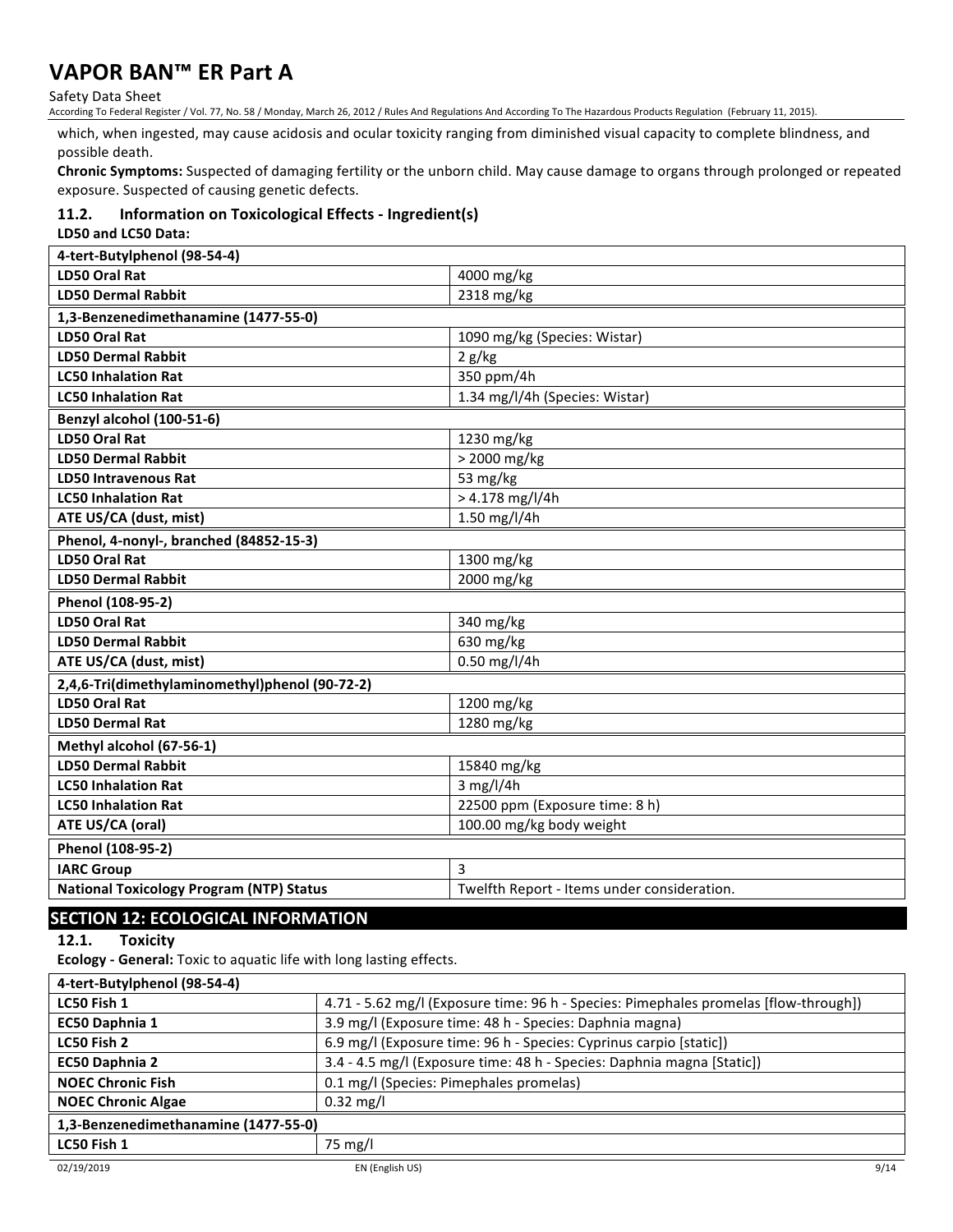Safety Data Sheet

According To Federal Register / Vol. 77, No. 58 / Monday, March 26, 2012 / Rules And Regulations And According To The Hazardous Products Regulation (February 11, 2015).

| EC50 Daphnia 1                                 | $15 \text{ mg/l}$                                                                    |  |  |  |
|------------------------------------------------|--------------------------------------------------------------------------------------|--|--|--|
| <b>NOEC Chronic Crustacea</b>                  | 4.7 mg/l                                                                             |  |  |  |
| Benzyl alcohol (100-51-6)                      |                                                                                      |  |  |  |
| LC50 Fish 1                                    | 460 mg/l (Exposure time: 96 h - Species: Pimephales promelas [static])               |  |  |  |
| EC50 Daphnia 1                                 | 23 mg/l (Exposure time: 48 h - Species: water flea)                                  |  |  |  |
| LC50 Fish 2                                    | 10 mg/l (Exposure time: 96 h - Species: Lepomis macrochirus [static])                |  |  |  |
| ErC50 (algae)                                  | 770 mg/l                                                                             |  |  |  |
| Phenol, 4-nonyl-, branched (84852-15-3)        |                                                                                      |  |  |  |
| LC50 Fish 1                                    | 0.135 mg/l (Exposure time: 96 h - Species: Pimephales promelas [flow-through])       |  |  |  |
| EC50 Daphnia 1                                 | 0.14 mg/l (Exposure time: 48 h - Species: Daphnia magna)                             |  |  |  |
| LC50 Fish 2                                    | 0.1351 mg/l (Exposure time: 96 h - Species: Lepomis macrochirus [flow-through])      |  |  |  |
| <b>NOEC Chronic Fish</b>                       | 0.006                                                                                |  |  |  |
| Phenol (108-95-2)                              |                                                                                      |  |  |  |
| LC50 Fish 1                                    | 11.9 - 50.5 mg/l (Exposure time: 96 h - Species: Pimephales promelas [flow-through]) |  |  |  |
| EC50 Daphnia 1                                 | 4.24 - 10.7 mg/l (Exposure time: 48 h - Species: Daphnia magna [Static])             |  |  |  |
| LC50 Fish 2                                    | 20.5 - 25.6 mg/l (Exposure time: 96 h - Species: Pimephales promelas [static])       |  |  |  |
| EC50 Daphnia 2                                 | 10.2 - 15.5 mg/l (Exposure time: 48 h - Species: Daphnia magna)                      |  |  |  |
| <b>NOEC Chronic Fish</b>                       | $0.75$ mg/l                                                                          |  |  |  |
| 2,4,6-Tri(dimethylaminomethyl)phenol (90-72-2) |                                                                                      |  |  |  |
| ErC50 (algae)                                  | 84 mg/l                                                                              |  |  |  |
| <b>NOEC Chronic Algae</b>                      | $6.25$ $g/I$                                                                         |  |  |  |
| Methyl alcohol (67-56-1)                       |                                                                                      |  |  |  |
| LC50 Fish 1                                    | 28200 mg/l (Exposure time: 96 h - Species: Pimephales promelas [flow-through])       |  |  |  |
| EC50 Daphnia 1                                 | 1340 mg/l                                                                            |  |  |  |
| LC50 Fish 2                                    | > 100 mg/l (Exposure time: 96 h - Species: Pimephales promelas [static])             |  |  |  |
| 12.2.<br><b>Persistence and Degradability</b>  |                                                                                      |  |  |  |
| VAPOR BAN™ ER Part A                           |                                                                                      |  |  |  |
| <b>Persistence and Degradability</b>           | May cause long-term adverse effects in the environment.                              |  |  |  |
| <b>Bioaccumulative Potential</b><br>12.3.      |                                                                                      |  |  |  |
| VAPOR BAN™ ER Part A                           |                                                                                      |  |  |  |
| <b>Bioaccumulative Potential</b>               | Not established.                                                                     |  |  |  |
| 4-tert-Butylphenol (98-54-4)                   |                                                                                      |  |  |  |
| <b>BCF Fish 1</b>                              | 34 - 240                                                                             |  |  |  |
| Log Pow                                        | 2.44                                                                                 |  |  |  |
| Benzyl alcohol (100-51-6)                      |                                                                                      |  |  |  |
| Log Pow                                        | 1.1                                                                                  |  |  |  |
| Phenol, 4-nonyl-, branched (84852-15-3)        |                                                                                      |  |  |  |
| <b>BCF Fish 1</b>                              | 271                                                                                  |  |  |  |
| Phenol (108-95-2)                              |                                                                                      |  |  |  |
| <b>BCF Fish 1</b>                              | (no significant bioaccumulation)                                                     |  |  |  |
| Log Pow                                        | 1.5                                                                                  |  |  |  |
| Methyl alcohol (67-56-1)                       |                                                                                      |  |  |  |
| <b>BCF Fish 1</b>                              | $<10$                                                                                |  |  |  |
| Log Pow                                        | $-0.77$                                                                              |  |  |  |

**12.4.** Mobility in Soil Not available

#### **12.5.** Other Adverse Effects

**Other Information:** Avoid release to the environment.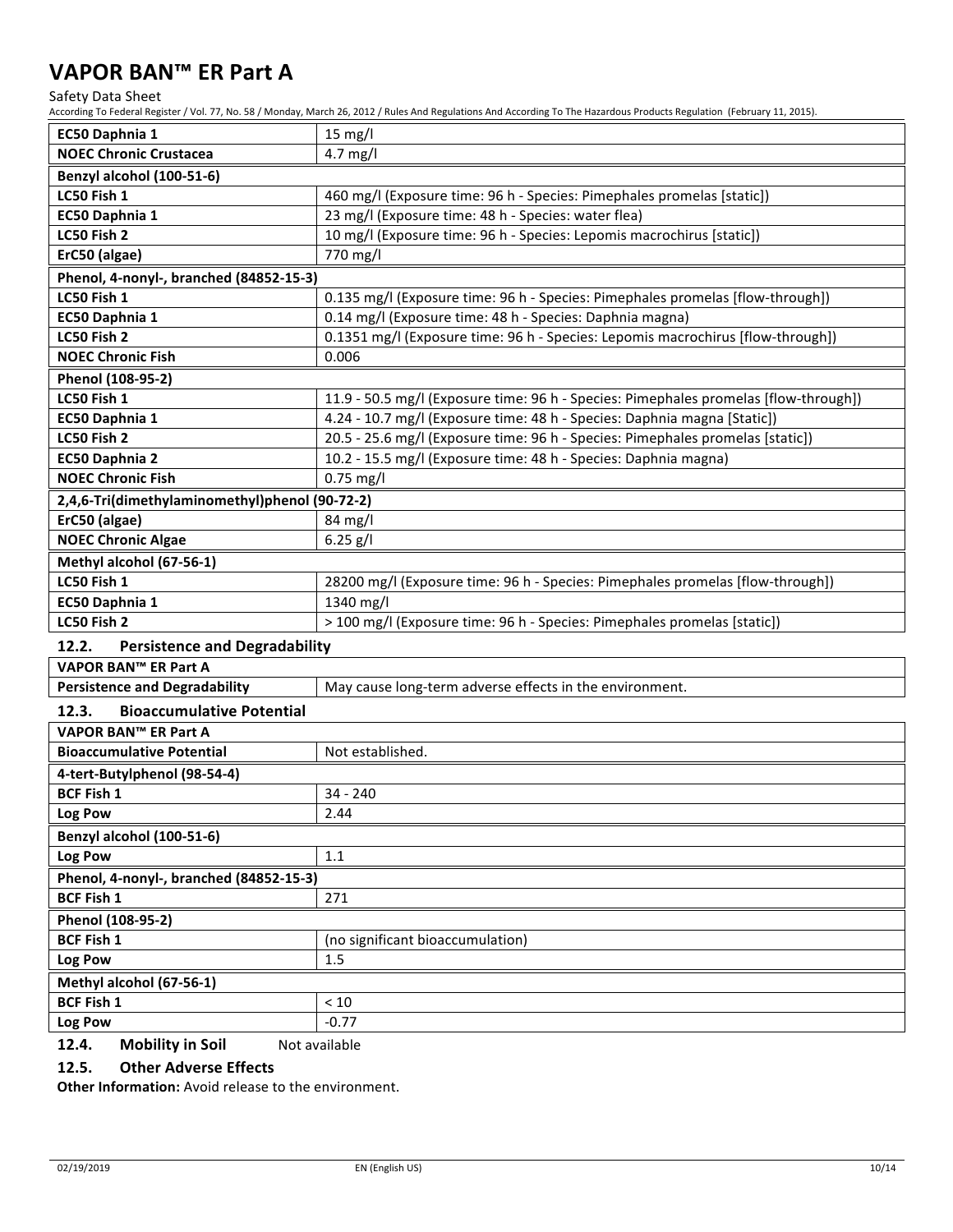Safety Data Sheet

According To Federal Register / Vol. 77, No. 58 / Monday, March 26, 2012 / Rules And Regulations And According To The Hazardous Products Regulation (February 11, 2015).

#### **SECTION 13: DISPOSAL CONSIDERATIONS**

#### 13.1. Waste treatment methods

Waste Disposal Recommendations: Dispose of contents/container in accordance with local, regional, national, territorial, provincial, and international regulations.

**Ecology** - Waste Materials: Avoid release to the environment. This material is hazardous to the aquatic environment. Keep out of sewers and waterways.

### **SECTION 14: TRANSPORT INFORMATION**

The shipping description(s) stated herein were prepared in accordance with certain assumptions at the time the SDS was authored, and can vary based on a number of variables that may or may not have been known at the time the SDS was issued.

## 14.1. **In Accordance with DOT**

| <b>Proper Shipping Name</b>      | : CORROSIVE LIQUID, BASIC, ORGANIC, N.O.S. (Phenol, 4-nonyl-, branched ; 1,3-                                 |
|----------------------------------|---------------------------------------------------------------------------------------------------------------|
|                                  | Benzenedimethanamine; Phenol)                                                                                 |
| <b>Hazard Class</b>              | :8                                                                                                            |
| <b>Identification Number</b>     | : UN3267                                                                                                      |
| <b>Label Codes</b>               | : 8                                                                                                           |
| <b>Packing Group</b>             | $:$ $\mathsf{II}$                                                                                             |
| <b>Marine Pollutant</b>          | : Marine pollutant                                                                                            |
| <b>ERG Number</b>                | : 153                                                                                                         |
| 14.2.<br>In Accordance with IMDG |                                                                                                               |
| <b>Proper Shipping Name</b>      | : CORROSIVE LIQUID, BASIC, ORGANIC, N.O.S. (Phenol, 4-nonyl-, branched; 1,3-<br>Benzenedimethanamine; Phenol) |
| <b>Hazard Class</b>              | : 8                                                                                                           |
| <b>Identification Number</b>     | : UN3267                                                                                                      |
| <b>Label Codes</b>               | : 8                                                                                                           |
| <b>Packing Group</b>             | $:$ $\mathsf{II}$                                                                                             |
| EmS-No. (Fire)                   | $: F-A$                                                                                                       |
| EmS-No. (Spillage)               | $: S-B$                                                                                                       |
| <b>Marine pollutant</b>          | : Marine pollutant                                                                                            |
| 14.3.<br>In Accordance with IATA |                                                                                                               |
| <b>Proper Shipping Name</b>      | : CORROSIVE LIQUID, BASIC, ORGANIC, N.O.S. (Phenol, 4-nonyl-, branched; 1,3-<br>Benzenedimethanamine; Phenol) |
| <b>Hazard Class</b>              | : 8                                                                                                           |
| <b>Identification Number</b>     | : UN3267                                                                                                      |
| <b>Label Codes</b>               | : 8                                                                                                           |
| <b>Packing Group</b>             | : II                                                                                                          |
| <b>ERG Code (IATA)</b>           | : 8L                                                                                                          |
| In Accordance with TDG<br>14.4.  |                                                                                                               |
| <b>Proper Shipping Name</b>      | : CORROSIVE LIQUID, BASIC, ORGANIC, N.O.S.(Phenol, 4-nonyl-, branched ; 1,3-<br>Benzenedimethanamine; Phenol) |
| <b>Hazard Class</b>              | : 8                                                                                                           |
| <b>Identification Number</b>     | : UN3267                                                                                                      |
| <b>Label Codes</b>               | : 8                                                                                                           |
| <b>Packing Group</b>             | $:$ $\mathsf{II}$                                                                                             |
| <b>Marine Pollutant (TDG)</b>    | : Marine pollutant                                                                                            |

## **SECTION 15: REGULATORY INFORMATION**

| VAPOR BAN™ ER Part A                       |                                                                                                                                                                               |
|--------------------------------------------|-------------------------------------------------------------------------------------------------------------------------------------------------------------------------------|
| <b>SARA Section 311/312 Hazard Classes</b> | Health hazard - Reproductive toxicity<br>Health hazard - Specific target organ toxicity (single or repeated<br>exposure)<br>Health hazard - Respiratory or skin sensitization |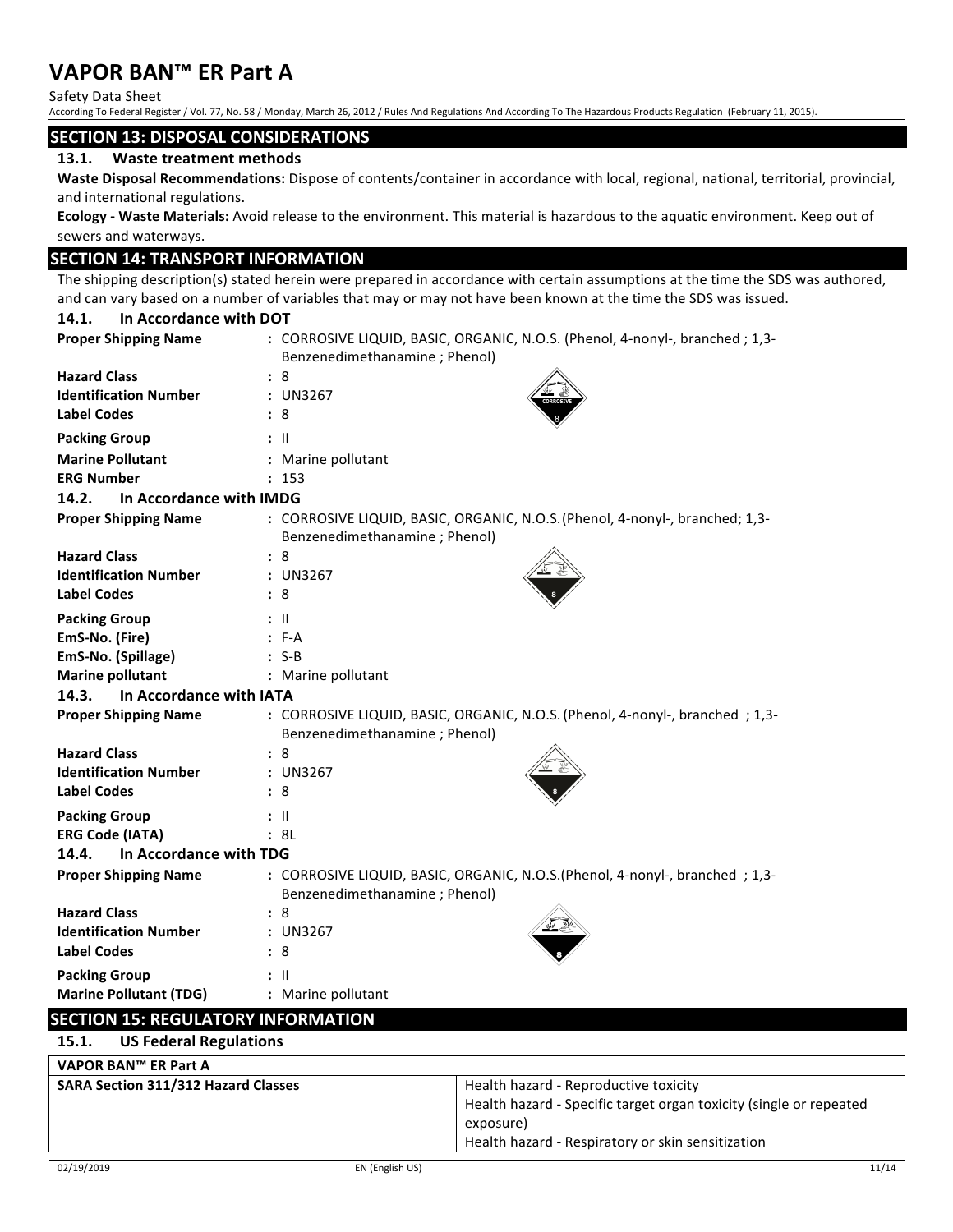Safety Data Sheet

According To Federal Register / Vol. 77, No. 58 / Monday, March 26, 2012 / Rules And Regulations And According To The Hazardous Products Regulation (February 11, 2015).

| Health hazard - Acute toxicity (any route of exposure)<br>Health hazard - Serious eye damage or eye irritation<br>Health hazard - Skin corrosion or Irritation<br>4-tert-Butylphenol (98-54-4)<br>Listed on the United States TSCA (Toxic Substances Control Act) inventory<br>1,3-Benzenedimethanamine (1477-55-0)<br>Listed on the United States TSCA (Toxic Substances Control Act) inventory<br>Benzyl alcohol (100-51-6)<br>Listed on the United States TSCA (Toxic Substances Control Act) inventory<br>Phenol, 4-nonyl-, branched (84852-15-3)<br>Listed on the United States TSCA (Toxic Substances Control Act) inventory<br>Subject to reporting requirements of United States SARA Section 313<br><b>EPA TSCA Regulatory Flag</b><br>SP - SP - indicates a substance that is identified in a proposed<br>Significant New Uses Rule.<br>1%<br><b>SARA Section 313 - Emission Reporting</b><br>Phenol (108-95-2)<br>Listed on the United States TSCA (Toxic Substances Control Act) inventory<br>Listed on the United States SARA Section 302<br>Subject to reporting requirements of United States SARA Section 313<br><b>CERCLA RQ</b><br>1000 lb<br><b>SARA Section 302 Threshold Planning Quantity (TPQ)</b><br>500 - 10000 lb<br><b>SARA Section 313 - Emission Reporting</b><br>1%<br>2,4,6-Tri(dimethylaminomethyl)phenol (90-72-2)<br>Listed on the United States TSCA (Toxic Substances Control Act) inventory<br>Methyl alcohol (67-56-1)<br>Listed on the United States TSCA (Toxic Substances Control Act) inventory<br>Subject to reporting requirements of United States SARA Section 313<br><b>CERCLA RQ</b><br>5000 lb<br>1%<br><b>SARA Section 313 - Emission Reporting</b><br>15.2.<br><b>US State Regulations</b><br>Methyl alcohol (67-56-1)<br>U.S. - California - Proposition 65 - Developmental Toxicity<br>WARNING: This product contains chemicals known to the State of<br>California to cause birth defects.<br>1,3-Benzenedimethanamine (1477-55-0)<br>U.S. - Massachusetts - Right To Know List<br>U.S. - New Jersey - Right to Know Hazardous Substance List<br>U.S. - Pennsylvania - RTK (Right to Know) List<br>Benzyl alcohol (100-51-6)<br>U.S. - Massachusetts - Right To Know List<br>U.S. - Pennsylvania - RTK (Right to Know) List<br>Phenol (108-95-2)<br>U.S. - Massachusetts - Right To Know List<br>U.S. - New Jersey - Right to Know Hazardous Substance List<br>U.S. - Pennsylvania - RTK (Right to Know) - Environmental Hazard List<br>U.S. - Pennsylvania - RTK (Right to Know) List<br>Methyl alcohol (67-56-1)<br>U.S. - Massachusetts - Right To Know List<br>U.S. - New Jersey - Right to Know Hazardous Substance List<br>U.S. - Pennsylvania - RTK (Right to Know) - Environmental Hazard List |  | Health hazard - Germ cell mutagenicity |  |  |  |
|--------------------------------------------------------------------------------------------------------------------------------------------------------------------------------------------------------------------------------------------------------------------------------------------------------------------------------------------------------------------------------------------------------------------------------------------------------------------------------------------------------------------------------------------------------------------------------------------------------------------------------------------------------------------------------------------------------------------------------------------------------------------------------------------------------------------------------------------------------------------------------------------------------------------------------------------------------------------------------------------------------------------------------------------------------------------------------------------------------------------------------------------------------------------------------------------------------------------------------------------------------------------------------------------------------------------------------------------------------------------------------------------------------------------------------------------------------------------------------------------------------------------------------------------------------------------------------------------------------------------------------------------------------------------------------------------------------------------------------------------------------------------------------------------------------------------------------------------------------------------------------------------------------------------------------------------------------------------------------------------------------------------------------------------------------------------------------------------------------------------------------------------------------------------------------------------------------------------------------------------------------------------------------------------------------------------------------------------------------------------------------------------------------------------------------------------------------------------------------------------------------------------------------------------------------------------------------------------------------------------------------------------------------------------------------------------------------------------------------------------------------------|--|----------------------------------------|--|--|--|
|                                                                                                                                                                                                                                                                                                                                                                                                                                                                                                                                                                                                                                                                                                                                                                                                                                                                                                                                                                                                                                                                                                                                                                                                                                                                                                                                                                                                                                                                                                                                                                                                                                                                                                                                                                                                                                                                                                                                                                                                                                                                                                                                                                                                                                                                                                                                                                                                                                                                                                                                                                                                                                                                                                                                                              |  |                                        |  |  |  |
|                                                                                                                                                                                                                                                                                                                                                                                                                                                                                                                                                                                                                                                                                                                                                                                                                                                                                                                                                                                                                                                                                                                                                                                                                                                                                                                                                                                                                                                                                                                                                                                                                                                                                                                                                                                                                                                                                                                                                                                                                                                                                                                                                                                                                                                                                                                                                                                                                                                                                                                                                                                                                                                                                                                                                              |  |                                        |  |  |  |
|                                                                                                                                                                                                                                                                                                                                                                                                                                                                                                                                                                                                                                                                                                                                                                                                                                                                                                                                                                                                                                                                                                                                                                                                                                                                                                                                                                                                                                                                                                                                                                                                                                                                                                                                                                                                                                                                                                                                                                                                                                                                                                                                                                                                                                                                                                                                                                                                                                                                                                                                                                                                                                                                                                                                                              |  |                                        |  |  |  |
|                                                                                                                                                                                                                                                                                                                                                                                                                                                                                                                                                                                                                                                                                                                                                                                                                                                                                                                                                                                                                                                                                                                                                                                                                                                                                                                                                                                                                                                                                                                                                                                                                                                                                                                                                                                                                                                                                                                                                                                                                                                                                                                                                                                                                                                                                                                                                                                                                                                                                                                                                                                                                                                                                                                                                              |  |                                        |  |  |  |
|                                                                                                                                                                                                                                                                                                                                                                                                                                                                                                                                                                                                                                                                                                                                                                                                                                                                                                                                                                                                                                                                                                                                                                                                                                                                                                                                                                                                                                                                                                                                                                                                                                                                                                                                                                                                                                                                                                                                                                                                                                                                                                                                                                                                                                                                                                                                                                                                                                                                                                                                                                                                                                                                                                                                                              |  |                                        |  |  |  |
|                                                                                                                                                                                                                                                                                                                                                                                                                                                                                                                                                                                                                                                                                                                                                                                                                                                                                                                                                                                                                                                                                                                                                                                                                                                                                                                                                                                                                                                                                                                                                                                                                                                                                                                                                                                                                                                                                                                                                                                                                                                                                                                                                                                                                                                                                                                                                                                                                                                                                                                                                                                                                                                                                                                                                              |  |                                        |  |  |  |
|                                                                                                                                                                                                                                                                                                                                                                                                                                                                                                                                                                                                                                                                                                                                                                                                                                                                                                                                                                                                                                                                                                                                                                                                                                                                                                                                                                                                                                                                                                                                                                                                                                                                                                                                                                                                                                                                                                                                                                                                                                                                                                                                                                                                                                                                                                                                                                                                                                                                                                                                                                                                                                                                                                                                                              |  |                                        |  |  |  |
|                                                                                                                                                                                                                                                                                                                                                                                                                                                                                                                                                                                                                                                                                                                                                                                                                                                                                                                                                                                                                                                                                                                                                                                                                                                                                                                                                                                                                                                                                                                                                                                                                                                                                                                                                                                                                                                                                                                                                                                                                                                                                                                                                                                                                                                                                                                                                                                                                                                                                                                                                                                                                                                                                                                                                              |  |                                        |  |  |  |
|                                                                                                                                                                                                                                                                                                                                                                                                                                                                                                                                                                                                                                                                                                                                                                                                                                                                                                                                                                                                                                                                                                                                                                                                                                                                                                                                                                                                                                                                                                                                                                                                                                                                                                                                                                                                                                                                                                                                                                                                                                                                                                                                                                                                                                                                                                                                                                                                                                                                                                                                                                                                                                                                                                                                                              |  |                                        |  |  |  |
|                                                                                                                                                                                                                                                                                                                                                                                                                                                                                                                                                                                                                                                                                                                                                                                                                                                                                                                                                                                                                                                                                                                                                                                                                                                                                                                                                                                                                                                                                                                                                                                                                                                                                                                                                                                                                                                                                                                                                                                                                                                                                                                                                                                                                                                                                                                                                                                                                                                                                                                                                                                                                                                                                                                                                              |  |                                        |  |  |  |
|                                                                                                                                                                                                                                                                                                                                                                                                                                                                                                                                                                                                                                                                                                                                                                                                                                                                                                                                                                                                                                                                                                                                                                                                                                                                                                                                                                                                                                                                                                                                                                                                                                                                                                                                                                                                                                                                                                                                                                                                                                                                                                                                                                                                                                                                                                                                                                                                                                                                                                                                                                                                                                                                                                                                                              |  |                                        |  |  |  |
|                                                                                                                                                                                                                                                                                                                                                                                                                                                                                                                                                                                                                                                                                                                                                                                                                                                                                                                                                                                                                                                                                                                                                                                                                                                                                                                                                                                                                                                                                                                                                                                                                                                                                                                                                                                                                                                                                                                                                                                                                                                                                                                                                                                                                                                                                                                                                                                                                                                                                                                                                                                                                                                                                                                                                              |  |                                        |  |  |  |
|                                                                                                                                                                                                                                                                                                                                                                                                                                                                                                                                                                                                                                                                                                                                                                                                                                                                                                                                                                                                                                                                                                                                                                                                                                                                                                                                                                                                                                                                                                                                                                                                                                                                                                                                                                                                                                                                                                                                                                                                                                                                                                                                                                                                                                                                                                                                                                                                                                                                                                                                                                                                                                                                                                                                                              |  |                                        |  |  |  |
|                                                                                                                                                                                                                                                                                                                                                                                                                                                                                                                                                                                                                                                                                                                                                                                                                                                                                                                                                                                                                                                                                                                                                                                                                                                                                                                                                                                                                                                                                                                                                                                                                                                                                                                                                                                                                                                                                                                                                                                                                                                                                                                                                                                                                                                                                                                                                                                                                                                                                                                                                                                                                                                                                                                                                              |  |                                        |  |  |  |
|                                                                                                                                                                                                                                                                                                                                                                                                                                                                                                                                                                                                                                                                                                                                                                                                                                                                                                                                                                                                                                                                                                                                                                                                                                                                                                                                                                                                                                                                                                                                                                                                                                                                                                                                                                                                                                                                                                                                                                                                                                                                                                                                                                                                                                                                                                                                                                                                                                                                                                                                                                                                                                                                                                                                                              |  |                                        |  |  |  |
|                                                                                                                                                                                                                                                                                                                                                                                                                                                                                                                                                                                                                                                                                                                                                                                                                                                                                                                                                                                                                                                                                                                                                                                                                                                                                                                                                                                                                                                                                                                                                                                                                                                                                                                                                                                                                                                                                                                                                                                                                                                                                                                                                                                                                                                                                                                                                                                                                                                                                                                                                                                                                                                                                                                                                              |  |                                        |  |  |  |
|                                                                                                                                                                                                                                                                                                                                                                                                                                                                                                                                                                                                                                                                                                                                                                                                                                                                                                                                                                                                                                                                                                                                                                                                                                                                                                                                                                                                                                                                                                                                                                                                                                                                                                                                                                                                                                                                                                                                                                                                                                                                                                                                                                                                                                                                                                                                                                                                                                                                                                                                                                                                                                                                                                                                                              |  |                                        |  |  |  |
|                                                                                                                                                                                                                                                                                                                                                                                                                                                                                                                                                                                                                                                                                                                                                                                                                                                                                                                                                                                                                                                                                                                                                                                                                                                                                                                                                                                                                                                                                                                                                                                                                                                                                                                                                                                                                                                                                                                                                                                                                                                                                                                                                                                                                                                                                                                                                                                                                                                                                                                                                                                                                                                                                                                                                              |  |                                        |  |  |  |
|                                                                                                                                                                                                                                                                                                                                                                                                                                                                                                                                                                                                                                                                                                                                                                                                                                                                                                                                                                                                                                                                                                                                                                                                                                                                                                                                                                                                                                                                                                                                                                                                                                                                                                                                                                                                                                                                                                                                                                                                                                                                                                                                                                                                                                                                                                                                                                                                                                                                                                                                                                                                                                                                                                                                                              |  |                                        |  |  |  |
|                                                                                                                                                                                                                                                                                                                                                                                                                                                                                                                                                                                                                                                                                                                                                                                                                                                                                                                                                                                                                                                                                                                                                                                                                                                                                                                                                                                                                                                                                                                                                                                                                                                                                                                                                                                                                                                                                                                                                                                                                                                                                                                                                                                                                                                                                                                                                                                                                                                                                                                                                                                                                                                                                                                                                              |  |                                        |  |  |  |
|                                                                                                                                                                                                                                                                                                                                                                                                                                                                                                                                                                                                                                                                                                                                                                                                                                                                                                                                                                                                                                                                                                                                                                                                                                                                                                                                                                                                                                                                                                                                                                                                                                                                                                                                                                                                                                                                                                                                                                                                                                                                                                                                                                                                                                                                                                                                                                                                                                                                                                                                                                                                                                                                                                                                                              |  |                                        |  |  |  |
|                                                                                                                                                                                                                                                                                                                                                                                                                                                                                                                                                                                                                                                                                                                                                                                                                                                                                                                                                                                                                                                                                                                                                                                                                                                                                                                                                                                                                                                                                                                                                                                                                                                                                                                                                                                                                                                                                                                                                                                                                                                                                                                                                                                                                                                                                                                                                                                                                                                                                                                                                                                                                                                                                                                                                              |  |                                        |  |  |  |
|                                                                                                                                                                                                                                                                                                                                                                                                                                                                                                                                                                                                                                                                                                                                                                                                                                                                                                                                                                                                                                                                                                                                                                                                                                                                                                                                                                                                                                                                                                                                                                                                                                                                                                                                                                                                                                                                                                                                                                                                                                                                                                                                                                                                                                                                                                                                                                                                                                                                                                                                                                                                                                                                                                                                                              |  |                                        |  |  |  |
|                                                                                                                                                                                                                                                                                                                                                                                                                                                                                                                                                                                                                                                                                                                                                                                                                                                                                                                                                                                                                                                                                                                                                                                                                                                                                                                                                                                                                                                                                                                                                                                                                                                                                                                                                                                                                                                                                                                                                                                                                                                                                                                                                                                                                                                                                                                                                                                                                                                                                                                                                                                                                                                                                                                                                              |  |                                        |  |  |  |
|                                                                                                                                                                                                                                                                                                                                                                                                                                                                                                                                                                                                                                                                                                                                                                                                                                                                                                                                                                                                                                                                                                                                                                                                                                                                                                                                                                                                                                                                                                                                                                                                                                                                                                                                                                                                                                                                                                                                                                                                                                                                                                                                                                                                                                                                                                                                                                                                                                                                                                                                                                                                                                                                                                                                                              |  |                                        |  |  |  |
|                                                                                                                                                                                                                                                                                                                                                                                                                                                                                                                                                                                                                                                                                                                                                                                                                                                                                                                                                                                                                                                                                                                                                                                                                                                                                                                                                                                                                                                                                                                                                                                                                                                                                                                                                                                                                                                                                                                                                                                                                                                                                                                                                                                                                                                                                                                                                                                                                                                                                                                                                                                                                                                                                                                                                              |  |                                        |  |  |  |
|                                                                                                                                                                                                                                                                                                                                                                                                                                                                                                                                                                                                                                                                                                                                                                                                                                                                                                                                                                                                                                                                                                                                                                                                                                                                                                                                                                                                                                                                                                                                                                                                                                                                                                                                                                                                                                                                                                                                                                                                                                                                                                                                                                                                                                                                                                                                                                                                                                                                                                                                                                                                                                                                                                                                                              |  |                                        |  |  |  |
|                                                                                                                                                                                                                                                                                                                                                                                                                                                                                                                                                                                                                                                                                                                                                                                                                                                                                                                                                                                                                                                                                                                                                                                                                                                                                                                                                                                                                                                                                                                                                                                                                                                                                                                                                                                                                                                                                                                                                                                                                                                                                                                                                                                                                                                                                                                                                                                                                                                                                                                                                                                                                                                                                                                                                              |  |                                        |  |  |  |
|                                                                                                                                                                                                                                                                                                                                                                                                                                                                                                                                                                                                                                                                                                                                                                                                                                                                                                                                                                                                                                                                                                                                                                                                                                                                                                                                                                                                                                                                                                                                                                                                                                                                                                                                                                                                                                                                                                                                                                                                                                                                                                                                                                                                                                                                                                                                                                                                                                                                                                                                                                                                                                                                                                                                                              |  |                                        |  |  |  |
|                                                                                                                                                                                                                                                                                                                                                                                                                                                                                                                                                                                                                                                                                                                                                                                                                                                                                                                                                                                                                                                                                                                                                                                                                                                                                                                                                                                                                                                                                                                                                                                                                                                                                                                                                                                                                                                                                                                                                                                                                                                                                                                                                                                                                                                                                                                                                                                                                                                                                                                                                                                                                                                                                                                                                              |  |                                        |  |  |  |
|                                                                                                                                                                                                                                                                                                                                                                                                                                                                                                                                                                                                                                                                                                                                                                                                                                                                                                                                                                                                                                                                                                                                                                                                                                                                                                                                                                                                                                                                                                                                                                                                                                                                                                                                                                                                                                                                                                                                                                                                                                                                                                                                                                                                                                                                                                                                                                                                                                                                                                                                                                                                                                                                                                                                                              |  |                                        |  |  |  |
|                                                                                                                                                                                                                                                                                                                                                                                                                                                                                                                                                                                                                                                                                                                                                                                                                                                                                                                                                                                                                                                                                                                                                                                                                                                                                                                                                                                                                                                                                                                                                                                                                                                                                                                                                                                                                                                                                                                                                                                                                                                                                                                                                                                                                                                                                                                                                                                                                                                                                                                                                                                                                                                                                                                                                              |  |                                        |  |  |  |
|                                                                                                                                                                                                                                                                                                                                                                                                                                                                                                                                                                                                                                                                                                                                                                                                                                                                                                                                                                                                                                                                                                                                                                                                                                                                                                                                                                                                                                                                                                                                                                                                                                                                                                                                                                                                                                                                                                                                                                                                                                                                                                                                                                                                                                                                                                                                                                                                                                                                                                                                                                                                                                                                                                                                                              |  |                                        |  |  |  |
|                                                                                                                                                                                                                                                                                                                                                                                                                                                                                                                                                                                                                                                                                                                                                                                                                                                                                                                                                                                                                                                                                                                                                                                                                                                                                                                                                                                                                                                                                                                                                                                                                                                                                                                                                                                                                                                                                                                                                                                                                                                                                                                                                                                                                                                                                                                                                                                                                                                                                                                                                                                                                                                                                                                                                              |  |                                        |  |  |  |
|                                                                                                                                                                                                                                                                                                                                                                                                                                                                                                                                                                                                                                                                                                                                                                                                                                                                                                                                                                                                                                                                                                                                                                                                                                                                                                                                                                                                                                                                                                                                                                                                                                                                                                                                                                                                                                                                                                                                                                                                                                                                                                                                                                                                                                                                                                                                                                                                                                                                                                                                                                                                                                                                                                                                                              |  |                                        |  |  |  |
|                                                                                                                                                                                                                                                                                                                                                                                                                                                                                                                                                                                                                                                                                                                                                                                                                                                                                                                                                                                                                                                                                                                                                                                                                                                                                                                                                                                                                                                                                                                                                                                                                                                                                                                                                                                                                                                                                                                                                                                                                                                                                                                                                                                                                                                                                                                                                                                                                                                                                                                                                                                                                                                                                                                                                              |  |                                        |  |  |  |
|                                                                                                                                                                                                                                                                                                                                                                                                                                                                                                                                                                                                                                                                                                                                                                                                                                                                                                                                                                                                                                                                                                                                                                                                                                                                                                                                                                                                                                                                                                                                                                                                                                                                                                                                                                                                                                                                                                                                                                                                                                                                                                                                                                                                                                                                                                                                                                                                                                                                                                                                                                                                                                                                                                                                                              |  |                                        |  |  |  |
|                                                                                                                                                                                                                                                                                                                                                                                                                                                                                                                                                                                                                                                                                                                                                                                                                                                                                                                                                                                                                                                                                                                                                                                                                                                                                                                                                                                                                                                                                                                                                                                                                                                                                                                                                                                                                                                                                                                                                                                                                                                                                                                                                                                                                                                                                                                                                                                                                                                                                                                                                                                                                                                                                                                                                              |  |                                        |  |  |  |
|                                                                                                                                                                                                                                                                                                                                                                                                                                                                                                                                                                                                                                                                                                                                                                                                                                                                                                                                                                                                                                                                                                                                                                                                                                                                                                                                                                                                                                                                                                                                                                                                                                                                                                                                                                                                                                                                                                                                                                                                                                                                                                                                                                                                                                                                                                                                                                                                                                                                                                                                                                                                                                                                                                                                                              |  |                                        |  |  |  |
|                                                                                                                                                                                                                                                                                                                                                                                                                                                                                                                                                                                                                                                                                                                                                                                                                                                                                                                                                                                                                                                                                                                                                                                                                                                                                                                                                                                                                                                                                                                                                                                                                                                                                                                                                                                                                                                                                                                                                                                                                                                                                                                                                                                                                                                                                                                                                                                                                                                                                                                                                                                                                                                                                                                                                              |  |                                        |  |  |  |
|                                                                                                                                                                                                                                                                                                                                                                                                                                                                                                                                                                                                                                                                                                                                                                                                                                                                                                                                                                                                                                                                                                                                                                                                                                                                                                                                                                                                                                                                                                                                                                                                                                                                                                                                                                                                                                                                                                                                                                                                                                                                                                                                                                                                                                                                                                                                                                                                                                                                                                                                                                                                                                                                                                                                                              |  |                                        |  |  |  |
|                                                                                                                                                                                                                                                                                                                                                                                                                                                                                                                                                                                                                                                                                                                                                                                                                                                                                                                                                                                                                                                                                                                                                                                                                                                                                                                                                                                                                                                                                                                                                                                                                                                                                                                                                                                                                                                                                                                                                                                                                                                                                                                                                                                                                                                                                                                                                                                                                                                                                                                                                                                                                                                                                                                                                              |  |                                        |  |  |  |
|                                                                                                                                                                                                                                                                                                                                                                                                                                                                                                                                                                                                                                                                                                                                                                                                                                                                                                                                                                                                                                                                                                                                                                                                                                                                                                                                                                                                                                                                                                                                                                                                                                                                                                                                                                                                                                                                                                                                                                                                                                                                                                                                                                                                                                                                                                                                                                                                                                                                                                                                                                                                                                                                                                                                                              |  |                                        |  |  |  |
|                                                                                                                                                                                                                                                                                                                                                                                                                                                                                                                                                                                                                                                                                                                                                                                                                                                                                                                                                                                                                                                                                                                                                                                                                                                                                                                                                                                                                                                                                                                                                                                                                                                                                                                                                                                                                                                                                                                                                                                                                                                                                                                                                                                                                                                                                                                                                                                                                                                                                                                                                                                                                                                                                                                                                              |  |                                        |  |  |  |
|                                                                                                                                                                                                                                                                                                                                                                                                                                                                                                                                                                                                                                                                                                                                                                                                                                                                                                                                                                                                                                                                                                                                                                                                                                                                                                                                                                                                                                                                                                                                                                                                                                                                                                                                                                                                                                                                                                                                                                                                                                                                                                                                                                                                                                                                                                                                                                                                                                                                                                                                                                                                                                                                                                                                                              |  |                                        |  |  |  |
|                                                                                                                                                                                                                                                                                                                                                                                                                                                                                                                                                                                                                                                                                                                                                                                                                                                                                                                                                                                                                                                                                                                                                                                                                                                                                                                                                                                                                                                                                                                                                                                                                                                                                                                                                                                                                                                                                                                                                                                                                                                                                                                                                                                                                                                                                                                                                                                                                                                                                                                                                                                                                                                                                                                                                              |  |                                        |  |  |  |
|                                                                                                                                                                                                                                                                                                                                                                                                                                                                                                                                                                                                                                                                                                                                                                                                                                                                                                                                                                                                                                                                                                                                                                                                                                                                                                                                                                                                                                                                                                                                                                                                                                                                                                                                                                                                                                                                                                                                                                                                                                                                                                                                                                                                                                                                                                                                                                                                                                                                                                                                                                                                                                                                                                                                                              |  |                                        |  |  |  |
|                                                                                                                                                                                                                                                                                                                                                                                                                                                                                                                                                                                                                                                                                                                                                                                                                                                                                                                                                                                                                                                                                                                                                                                                                                                                                                                                                                                                                                                                                                                                                                                                                                                                                                                                                                                                                                                                                                                                                                                                                                                                                                                                                                                                                                                                                                                                                                                                                                                                                                                                                                                                                                                                                                                                                              |  |                                        |  |  |  |
| 02/19/2019<br>EN (English US)<br>12/14                                                                                                                                                                                                                                                                                                                                                                                                                                                                                                                                                                                                                                                                                                                                                                                                                                                                                                                                                                                                                                                                                                                                                                                                                                                                                                                                                                                                                                                                                                                                                                                                                                                                                                                                                                                                                                                                                                                                                                                                                                                                                                                                                                                                                                                                                                                                                                                                                                                                                                                                                                                                                                                                                                                       |  |                                        |  |  |  |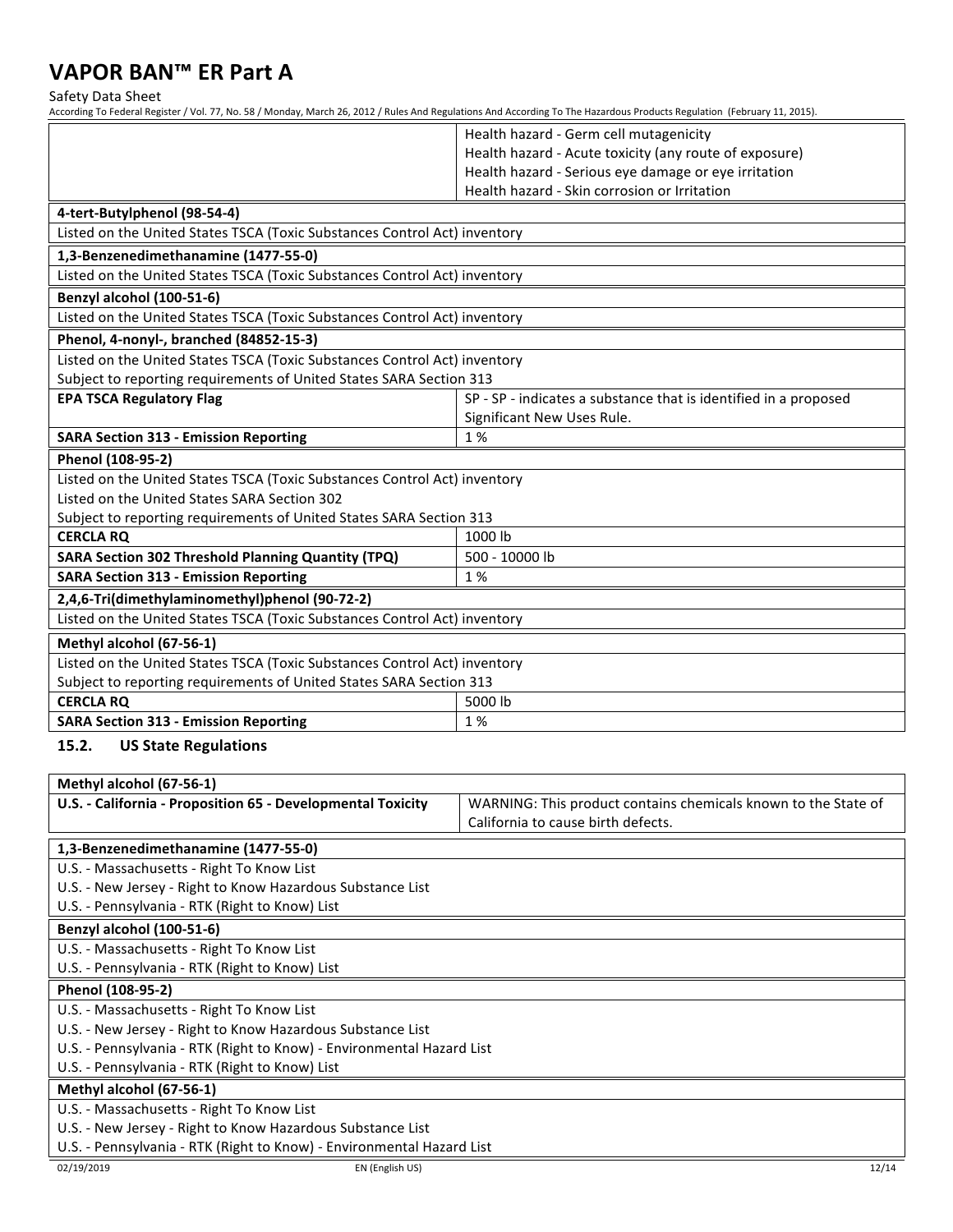#### Safety Data Sheet

According To Federal Register / Vol. 77, No. 58 / Monday, March 26, 2012 / Rules And Regulations And According To The Hazardous Products Regulation (February 11, 2015).

#### U.S. - Pennsylvania - RTK (Right to Know) List

### **15.3.** Canadian Regulations

| 4-tert-Butylphenol (98-54-4)                          |  |  |  |  |
|-------------------------------------------------------|--|--|--|--|
| Listed on the Canadian DSL (Domestic Substances List) |  |  |  |  |
| 1,3-Benzenedimethanamine (1477-55-0)                  |  |  |  |  |
| Listed on the Canadian DSL (Domestic Substances List) |  |  |  |  |
| Benzyl alcohol (100-51-6)                             |  |  |  |  |
| Listed on the Canadian DSL (Domestic Substances List) |  |  |  |  |
| Phenol, 4-nonyl-, branched (84852-15-3)               |  |  |  |  |
| Listed on the Canadian DSL (Domestic Substances List) |  |  |  |  |
| Phenol (108-95-2)                                     |  |  |  |  |
| Listed on the Canadian DSL (Domestic Substances List) |  |  |  |  |
| 2,4,6-Tri(dimethylaminomethyl)phenol (90-72-2)        |  |  |  |  |
| Listed on the Canadian DSL (Domestic Substances List) |  |  |  |  |
| Methyl alcohol (67-56-1)                              |  |  |  |  |
| Listed on the Canadian DSL (Domestic Substances List) |  |  |  |  |

### **SECTION 16: OTHER INFORMATION, INCLUDING DATE OF PREPARATION OR LAST REVISION**

**:** 02/19/2019

**Date of Preparation or Latest Revision**

**Other Information :** This document has been prepared in accordance with the SDS requirements of the OSHA Hazard Communication Standard 29 CFR 1910.1200 and Canada's Hazardous Products Regulations (HPR) SOR/2015-17.

#### **GHS Full Text Phrases:**

| Acute Tox. 3 (Dermal)    | Acute toxicity (dermal) Category 3                               |
|--------------------------|------------------------------------------------------------------|
| Acute Tox. 3             | Acute toxicity (inhalation:dust, mist) Category 3                |
| (Inhalation:dust, mist)  |                                                                  |
| Acute Tox. 3             | Acute toxicity (inhalation: vapour) Category 3                   |
| (Inhalation:vapour)      |                                                                  |
| Acute Tox. 3 (Oral)      | Acute toxicity (oral) Category 3                                 |
| Acute Tox. 4 (Dermal)    | Acute toxicity (dermal) Category 4                               |
| Acute Tox. 4             | Acute toxicity (inhalation:dust, mist) Category 4                |
| (Inhalation:dust, mist)  |                                                                  |
| Acute Tox. 4 (Oral)      | Acute toxicity (oral) Category 4                                 |
| Aquatic Acute 1          | Hazardous to the aquatic environment - Acute Hazard Category 1   |
| Aquatic Acute 2          | Hazardous to the aquatic environment - Acute Hazard Category 2   |
| Aquatic Acute 3          | Hazardous to the aquatic environment - Acute Hazard Category 3   |
| Aquatic Chronic 1        | Hazardous to the aquatic environment - Chronic Hazard Category 1 |
| <b>Aquatic Chronic 2</b> | Hazardous to the aquatic environment - Chronic Hazard Category 2 |
| <b>Aquatic Chronic 3</b> | Hazardous to the aquatic environment - Chronic Hazard Category 3 |
| Eye Dam. 1               | Serious eye damage/eye irritation Category 1                     |
| Eye Irrit. 2A            | Serious eye damage/eye irritation Category 2A                    |
| Flam. Liq. 2             | Flammable liquids Category 2                                     |
| Flam. Liq. 3             | Flammable liquids Category 3                                     |
| Flam. Liq. 4             | Flammable liquids Category 4                                     |
| Muta. 2                  | Germ cell mutagenicity Category 2                                |
| Repr. 2                  | Reproductive toxicity Category 2                                 |
| Skin Corr. 1B            | Skin corrosion/irritation Category 1B                            |
| Skin Corr. 1C            | Skin corrosion/irritation Category 1C                            |
|                          |                                                                  |